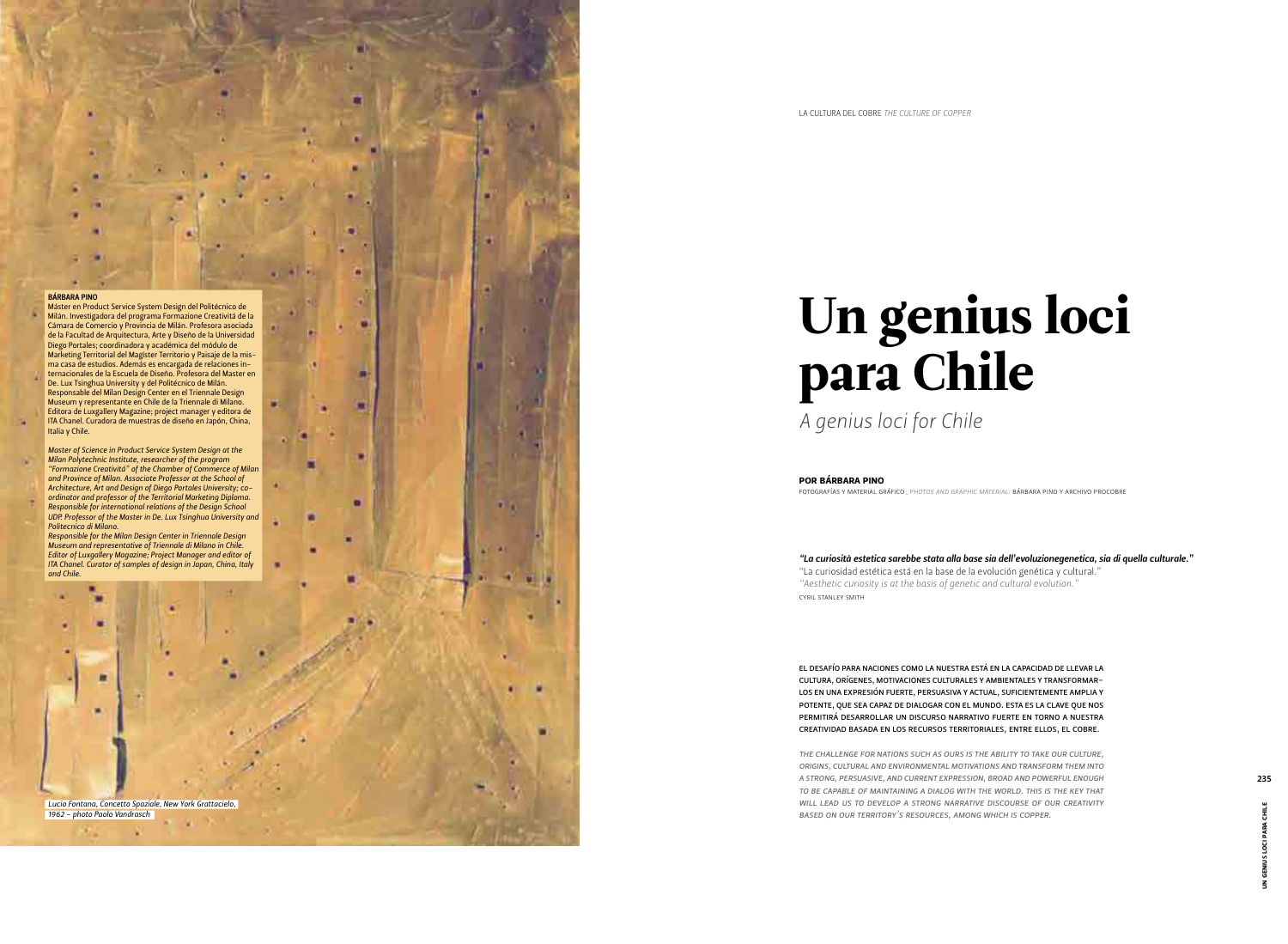Cuando en Chile se reflexiona en torno al cobre 1 , generalmente, se reciben las siguientes impre siones literales: "se exporta solo la materia pri ma", "importamos productos manufacturados con nuestro cobre a costos altos", "no existe una industria capaz de transformar el material en subproductos o semielaborados que den pie a ge nerar nuevos caminos proyectuales", "es el sueldo de Chile", entre tantas otras consideraciones que reflejan el poco conocimiento de este importan te y estratégico material que nos es tan nuestro. Curiosamente, la palabra innovación no aparece en el resultado de la investigación desarrollada a través de entrevistas. Todo esto demuestra que la identidad percibida del material es la antítesis de la identidad declarada.

Hace un año atrás realicé una investigación so bre el desarrollo e innovación del cobre en Chile. Lo que se encontró no fue poco. Obviamente, en cantidad de productos/objetos, no es lo que uno podría esperar de un país que es el que más pro duce cobre en el mundo, pero, el resultado trae a la luz una capacidad de innovación diversa, de clarando una tendencia propia a abordar el ma terial con una creatividad particular. Un genius loci propio de nuestro territorio. El resultado de la investigación fue la exposición de tres produc tos chilenos en una muestra dedicada a la relación existente entre arte, ciencia y diseño que existe a través del cobre y que tuvo lugar en la Triennale di Milano en Italia. Los productos seleccionados fueron: La familia, de bravo!; la colección Copper Knitting, de Luz Briceño y los calcetines con co bre de la empresa Monarch.

Lo que sorprende del cobre es su capacidad de estar presente aún cuando no sea evidente su uti lización. Es por eso que como material puede ser considerado un elemento emblemático de tran sición 2 . Los calcetines con cobre de Monarch son un ejemplo de esta cualidad, incluso para expertos

1 Investigación realizada en el módulo de Marketing Territorial del Magíster Territorio y Paisaje de la Universidad Diego Portales, a cargo de la profesora Bárbara Pino A. 2 Tabla periódica

# La identidad percibida del material es la antítesis de la identidad declarada.

*The perceived identity of copper is the antithesis of the declared identity.*

*When we reflect about copper in Chile1 , the following comments can usually be heard: "it is only exported as raw material", "we import products manufactured with our copper at a high cost", "we do not have an industry capable of transforming copper into by-prod ucts or semi-processed goods, which lend themselves to generate new projects", "it is the salary of Chile", among many other considerations that reflect the lit tle knowledge about this important and strategic ma terial produced in our country. Curiously, the word innovation does not appear in the survey conducted. This shows that the perceived identity of copper is the antithesis of the declared identity.*

*A year ago I conducted a research on the develop ment and innovation of copper in Chile. We found sev eral things. Obviously, the amount of copper products/ objects is not what one would expect from a country that is the world's largest producer of the metal, but the findings indicate great innovation capacity, showing a trend to work with copper with particular creativity. A genius loci characteristic of our territory. The result of the investigation was the display of three Chilean products in an exhibition dedicated to the relation ship between art, science and design through copper, which took place at the Triennale di Milano in Italy. The selected products were: The family! from bravo!, the Copper Knitting collection of Luz Briceño and the socks with copper threads manufactured by Monarch.* 

*What is surprising about copper is its ability of being present even though its use may not be evi dent. That is why it may be considered an emblematic transition material2 . The socks with copper threads manufactured by Monarch are an example of this qual ity. Even for international experts such as professor Giampiero Bosoni of the Polytechnic Institute of Milan, who was surprised at the capacity of this material to hide in an unusual garment, while maintaining its role of protecting, keeping heat and allowing to maintain the healing and antibacterial properties character istic of Cu. Its ductility and malleability permit it to* 

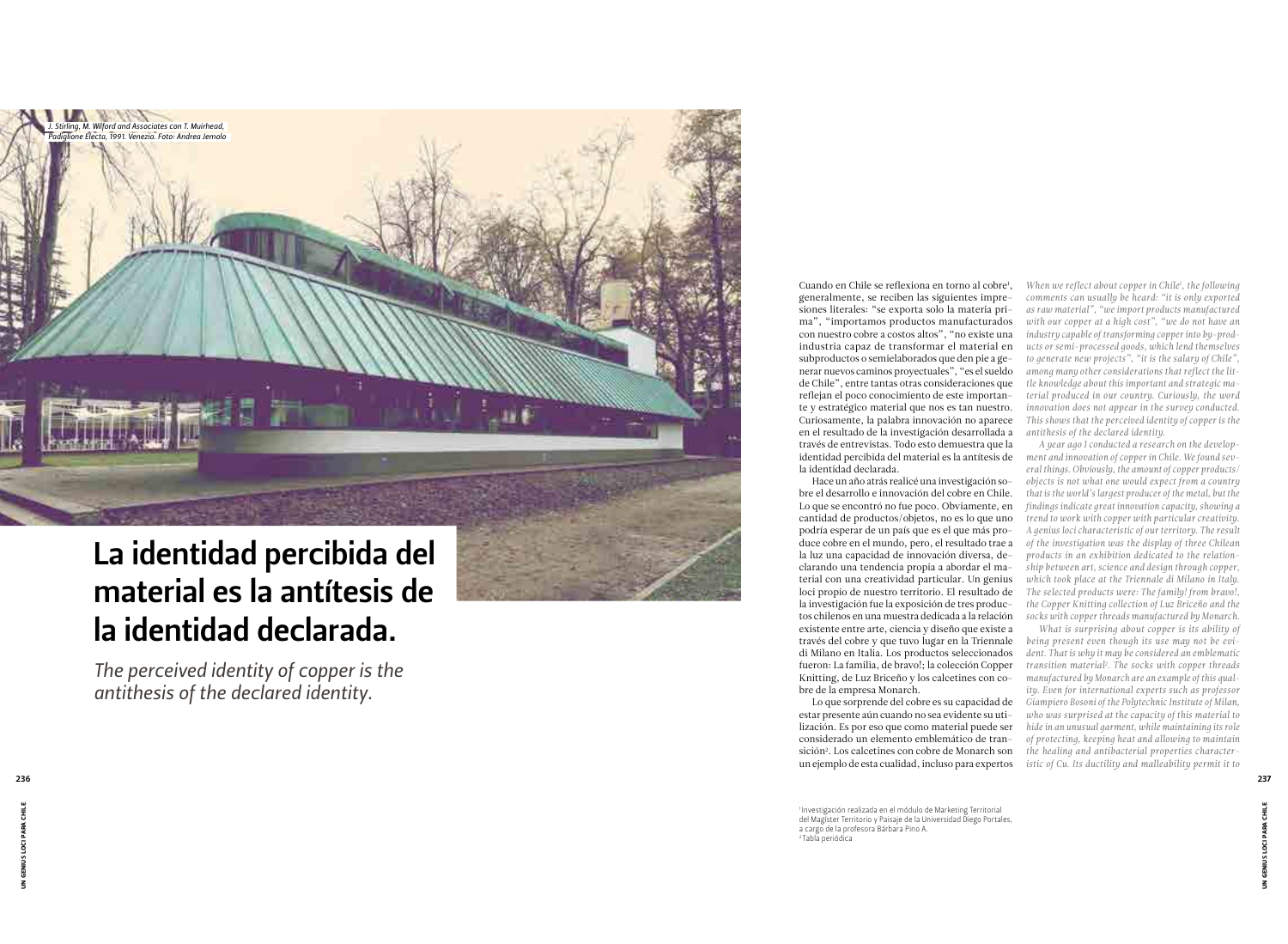internacionales como el profesor Giampiero Bosoni del Politécnico di Milano, quien se sorprende de la capacidad de este material de esconderse en un objeto menos usual, manteniendo su función de proteger, conservar el calor y de permitir que un indumento tenga la inteligencia de mantener las propiedades cicatrizantes y antibacterianas propias del Cu. Su ductilidad y maleabilidad le permiten convertirse en una trama, en un tejido interesante en su estética, el cual eventualmente puede mutar desde una joya cargada de belleza a estar inserto en un "objeto/indumento" tecnológico y ser invisible, con la potencialidad de ser utilizado incluso, por un astronauta. Esta relación, no literal, hace que la innovación generada a través de este prode vista del proyecto.

Si se comienza a reflexionar en torno al tema con una mirada amplia, es importante destacar que grandes historiadores de la tecnología dan cuenta de que el cobre fue el primer material al cual se le otorgaron características funcionales.

# A pesar de que en la base de un proyecto de diseño está siempre la funcionalidad y utilidad del objeto, es indispensable que exista un "algo" mucho más profundo y empático con el ser humano.

*In spite of the fact that the function and usefulness of the object is always on the basis of a design project, there must also be a deeper and more empathetic "feeling" with the human being.*

> Increíblemente, la primera de ellas fue la estética, y así lo confirma Cyril Stanley Smith —tecnólogo de los materiales, miembro importante del "Proyecto Manhattan"— quien dice: "Paradójicamente, la predisposición al goce estético puede haber sido una de las prerrogativas más prácticas del ser humano, porque esta ha sido el origen de su deseo de descubrir el universo que lo circunda, permitiéndole instalar el deseo de vivir3 ".

ducto sea interesante de analizar desde el punto *who said: "Paradoxically, the predisposition to aes-If we reflect on the topic with a broad view, it is worth emphasizing that great historians of technology indicate that copper was the first material to be given functional characteristics. Incredibly, the first was the aesthetic function, and this is confirmed by Cyril Stanley Smith—a technologist of materials, and a prominent member of the "Manhattan Project" thetic appreciation may have been one of the most practical prerogatives of the human being, because this has been the origin of his desire to discover the universe that surrounds him, allowing him to install the desire to live3 ."* 

Lo anterior explica cómo el hombre ha tenido, como necesidad ancestral, que sintonizar con el mundo a través de un sentimiento, de una búsqueda por la belleza y pureza, que la encontró en un material tan nuestro como lo es el cobre. Justamente eso es lo que el profesor Giampiero Bosoni explica y conecta con el mundo del proyecto del diseño. Analizando la consideración de Stanley Smith, destacando que a pesar de que en la base de un proyecto de diseño está siempre la funcionalidad y utilidad del objeto, es indispensable que exista un "algo" mucho más profundo y empático con el ser humano, que se arrastra desde hace milenios. Las propiedades tecnológicas de los materiales fueron descubiertas gracias a la gran atención que se le puso a la búsqueda de su refinamiento, ya que serían utilizados, en un principio, con fines decorativos o artísticos, como ornamentos que vestirían a importantes personajes de la comunidad. Es transcenden**thetic appreciation may have been one of the most** that destacar que el cobre fue el primer material metálico que is interesting and good to think that the materials were first un-<br>
239 el hombre transformó en ornamento en el VII milenio a.C.

*become a weft, an interesting fabric from an aesthetical point of view, which can eventually mutate from a jewel full of beauty to be included in a technological "object/garment" and become invisible, with the potential to be used even by an astronaut. This relationship, not literal, makes innovation generated through this product interesting to analyze from the point of view of the project.* 

*The foregoing explains how man has had the ancestral need of tuning in with the world through the search for beauty and purity, which in the case of Chile's inhabitants, was found in copper. That is exactly what Professor Giampiero Bosoni explains and connects with the world of the design project. Analyzing the consideration of Stanley Smith, noting that in spite of the fact that the function and usefulness of the object is always on the basis of a design project, there must also be a deeper and more empathetic "feeling" with the human being, that is transmitted over the millennia. The technological properties of the materials were discovered thanks to the tremendous attention that was given to their refinement, because they would be used at the beginning for decorative or artistic purposes, ornaments that would be worn by important persons of the community. It is important to note that copper was the first metal that man transformed into an ornament in the VII millennium B.C. in Çatal Hüyük in Anatolia, and Ali Kosh, in Iran, even before it was used to make weapons. Apparently the aesthetic curiosity of the human being would have been the basis of both the genetic and cultural evolution4 . Research and the need to express the material's potential have allowed, since ancient times, to discover how to transform it into a thread and translate it into various objects. Obviously, technology has played an important role in this transformation, helping to find the useful properties to complement the functional part5 . It is interesting and good to think that the materials were first un-*

*derstood, appreciated and valued from their expressive-aesthetic* 

*Pia Wüstenberg, Stacking vessels India, 2013. 55 x 30 x 30 cm. Collezione privata*



UN GENIUS LOCI PARA CHILE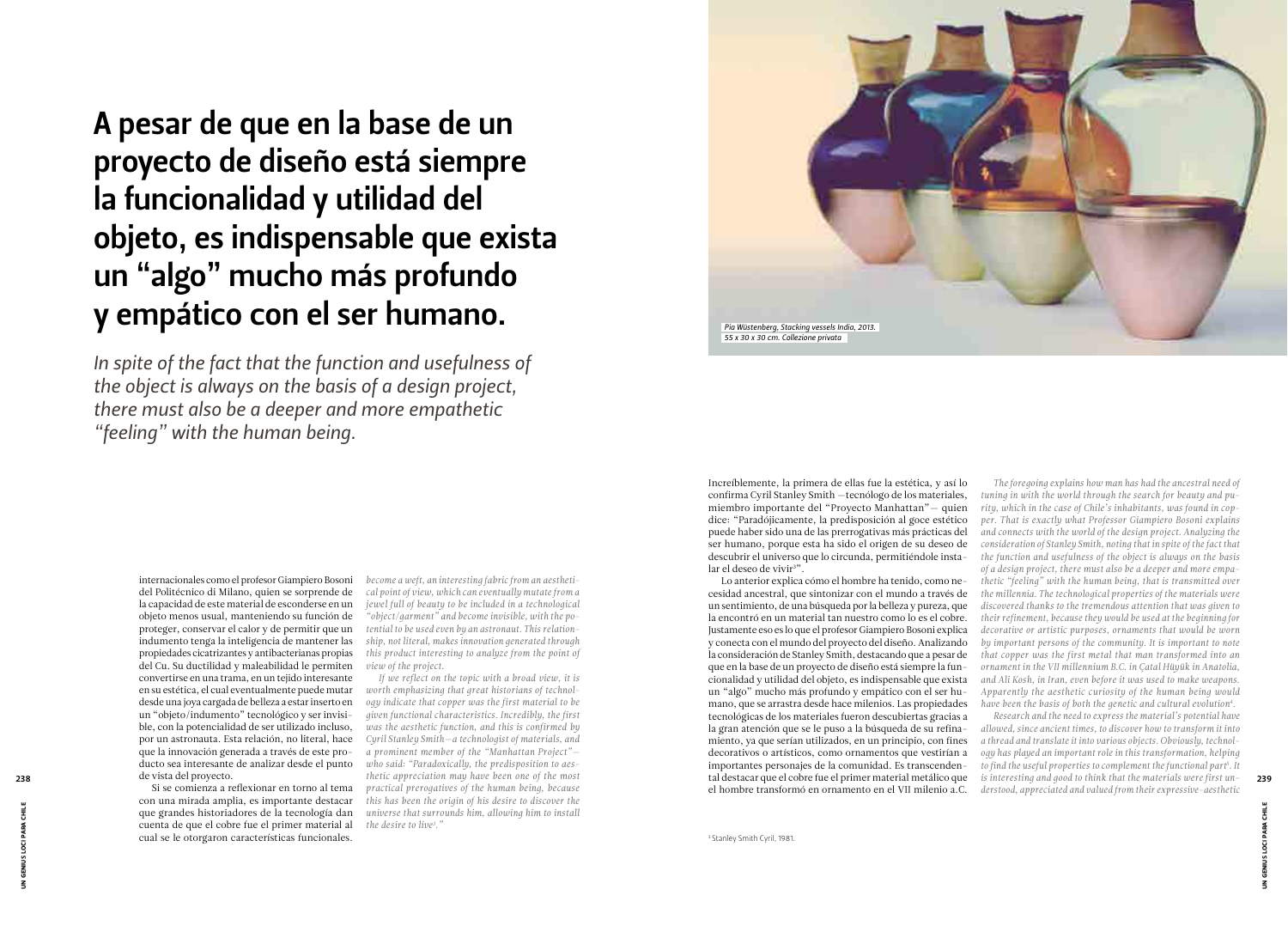La investigación y la necesidad de expresar el potencial creativo del material han permitido, desde tiempos milenarios, entender cómo hilarlo y plasmarlo en diversos objetos. Obviamente, la tecnología ha jugado un importante rol en esta transformación, ayudando a encontrar las propiedades útiles para complementar la parte funcional5 . En este punto es interesante y bello pensar que los materiales primero fueron comprendidos, apreciados y valorizados desde su potencialidad expresiva-estética y, después, en su transformación, fueron estudiados e interpretados entrelazándose con todo lo que la humanidad entiende como progreso como las armas, máquinas y herramientas<sup>6</sup>.

La visión transversal de la importancia del impacto de la investigación en los materiales y su consecuencia en el proyecto de diseño, viene expuesta en Italia en el libro de *Il disegno dei materiali industriali* (Giampiaero Bosoni, Manolo De Giorgi – 1983), el cual propone una lectura en donde el material es un paso importante en el proceso del proyecto de diseño y determinante para la conclusión formal de un pro-240 yecto. Un caso de estudio que demostraba esta teoría era la the decision-making processes of a reference project, opens a conexión histórica del registro de patentes y el desarrollo de propriate resources and funding,

4 Stanley Smith Cyril, 1981. 5, 6 Bosoni Giampiero, 2015.

utilización del tubo industrial Manessmann para el desarrollo de la silla Wassily de Marcel Breuer (1925). El caso marca un hito en la visión de innovación de cómo concebir el cruce de contenidos desde la perspectiva y con la intención de ser útil a la cultura del proyecto: las propiedades del tubo, hasta la fecha, habían solo sido publicadas en libros especialistas (Bossoni 2015).

# DESDE LA HISTORIA A LA INNOVACIÓN

La historia es una herramienta estratégica más, útil a la construcción del proyecto. Contribuye a la mejor comprensión de cómo otros han logrado resultados y cuáles son, incluso, las opciones desechadas, ya que las mismas pueden ser viables, según la tipología y el tiempo, en otra época en la cual se desarrolle un nuevo proyecto. Comprender la lógica de los procesos de decisión de un proyecto referente, abre una puerta a diseñar proyectos no literales que potencian la innovación específica en un territorio.

Siegfried Giedion, en su libro *Mechanization takes command* (1948), investiga y reflexiona en torno a los materiales y patentes realizados a partir de la segunda mitad del 1800 en Estados Unidos, analiza la mecanización/automatización de los objetos y sus efectos en la vida cotidiana a través de la conexión histórica del registro de patentes y el desarrollo de nuevos materiales. Este testimonio explica la capacidad de comprender el objeto final considerando los factores clave determinantes para imponerse en el mercado, impulsando el cambio desde la categoría de invenciones a la de innova-

# La historia es una herramienta estratégica más, útil a la construcción del proyecto. Contribuye a la mejor comprensión de cómo otros han logrado resultados y cuáles son.

*History is just one more strategic tool useful to the construction of the project. It contributes to a better understanding of how others have achieved results and what results.*

*potential and, later, in their transformation, they were studied and interpreted related to everything that humanity understood as progress like weapons, machines and tools6 .*

*The view of the importance of the impact of research on the materials and its impact on the design project, was expressed for the first time in Italy in the book of Il disegno dei Materiali industriali (Giampiaero Bosoni Manolo De Giorgi - 1983), which suggests that the material is an important step in the process of the design project and determinant for the formal conclusion of a project. A case study that demonstrated this theory was the utilization of the Manessmann industrial pipe for the development of Marcel Breuer's Wassily chair (1925). The case marks a milestone in the vision of innovation of how to devise the crossing of contents from the perspective and with the intention of being useful to the culture of the project: the properties of the tube, to date, had only been published in specialist books (Bosoni 2015).*

# *FROM HISTORY TO INNOVATION*

*History is just one more strategic tool useful to the construction of the project. It contributes to a better understanding of how others have achieved results and what results, the options discarded, and which are viable, depending on the typology and the time in which a project is developed. Understanding the logic of the decision-making processes of a reference project, opens a* 

> ciones (J.A Schumpeter, 1912, 1939 y 1942), que son las que *native options or relaunch those that for various reasons were All the foregoing helps to better understand how the known results of inventions have developed and how to generate alter-*

*door to designing non-literal projects that enhance specific innovation in a territory.*

*In his book, Mechanization takes command (1948), Siegfried Giedion explores and reflects on the materials used and patents registered since the second half of 1800 in the United States. He discusses the mechanization/automation of objects and their effects on everyday life through the historical connection of the registration of patents and the development of new materials. This testimony explains the capacity to understand the final object considering the determinant key factors to be introduced in the market, driving change from the category of inventions to that of innovations (J. A. Schumpeter, 1912, 1939 and 1942), which are the ones that are able to survive and to adapt, as Darwin would say, to the demands of innovation (Brevetto: Tra visualita e Realtà. Tomas Maldonado pg. 89).* 

*L. Georghiou contributes by clarifying and viewing the modus operandi of innovation. Invention opens a door that reveals a possible technological path, which is far from easy and its success is far from clear. In fact, it is a path full of obstacles, which he calls Technology Corridor, a long and difficult process by which you must pass the invention to go to the category of innovation. The Via Crucis of invention, where one must face competitors, the improvised change of the productive strategies, have the appropriate resources and funding, the correct contacts, the unexpectedness of the markets, among so many things (Brevetto: Tra visualita e Realtà. Tomas Maldonado pg. 89).*



# en Çatal Hüyük, en Anatolia, y en Ali Kosh, en Irán, siendo incluso precedente al uso de este material en armas. La curiosidad estética del ser humano, sería la base tanto de la evolución genética como de la cultural<sup>4</sup>.

UN GENIUS LOCI PARA CHILE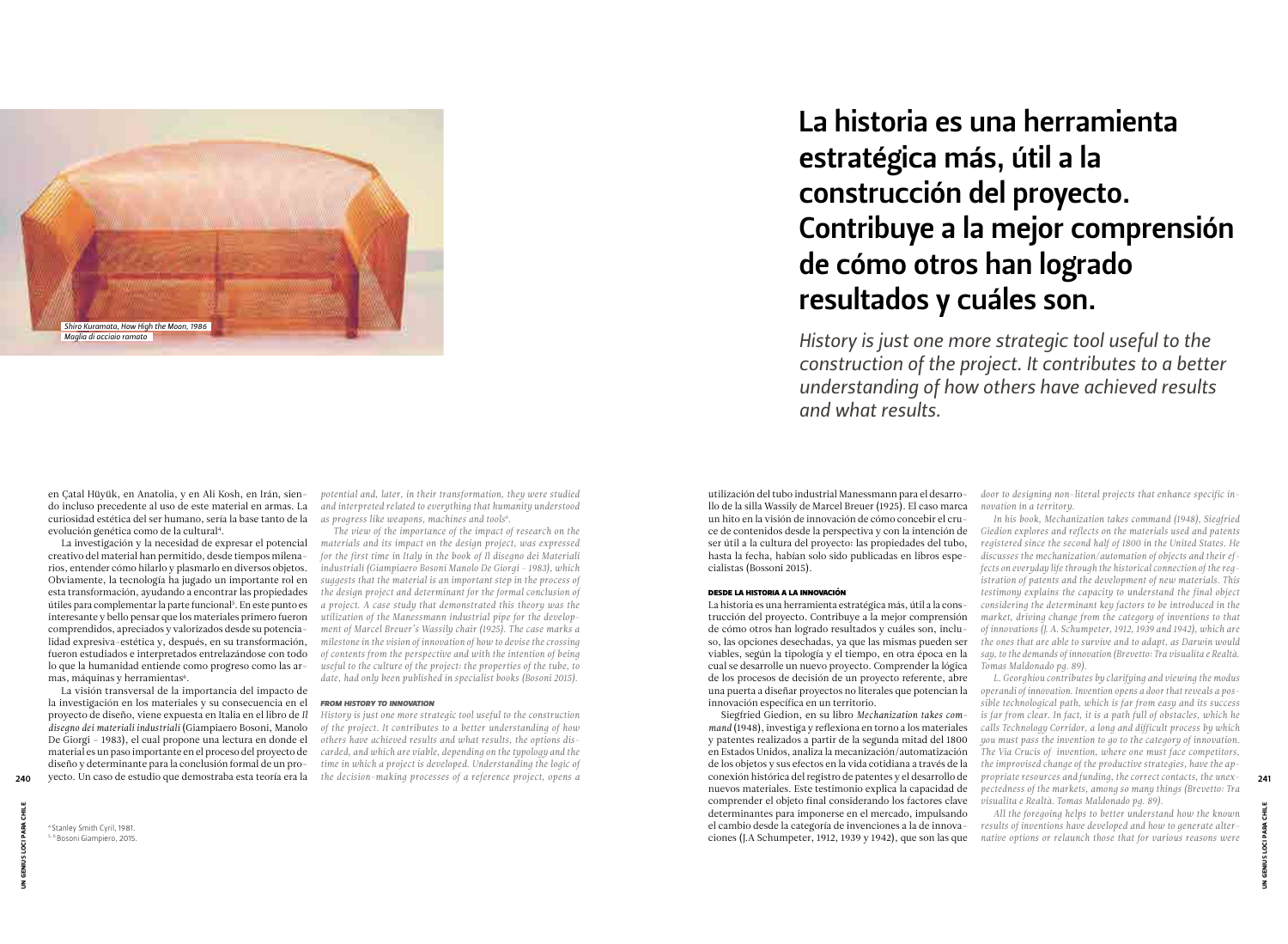alcanzan a sobrevivir, a demostrar, –como diría Darwin– a adaptarse a las exigencias de la innovación (*Brevetto:Tra visualitá e realtá.* Tomás Maldonado, página 89).

L. Georghiou contribuye aclarando y visualizando el modus operandi de la innovación. La invención abre una puerta que revela un posible ruta tecnológica, la cual está lejos de ser fácil y su éxito está lejos de ser evidente. De hecho, es un camino lleno de obstáculos, al cual le llama Corredor Tecnológico, un largo y difícil proceso por el cual debe pasar la invención para llegar a la categoría de innovación. El vía crucis de la invención, en donde debe enfrentarse a competidores, al cambio improvisado de las estrategias productivas, a tener los recursos y financiamientos adecuados, los contactos justos, lo imprevisto de los mercados entre tantas probabilidades (*Brevetto: Tra visualitá e realtá.* Tomás Maldonado, página 89).

Todo lo anteriormente dicho, ayuda a entender mejor cómo se han desarrollado los resultados conocidos y cómo generar opciones alternativas o relanzar las que por diversas razones no tuvieron éxito en un contexto determinado, a través de nuevos instrumentos y condiciones útiles a dar un paso cierto desde la invención al mundo de la innovación.

# LA PRECARIEDAD, LOS MATERIALES Y TECNOLOGÍA

En ciertas épocas de la historia, el retraso tecnológico e industrial se convirtió en una oportunidad en la cual los territorios desarrollaron capacidades y modalidades de investigación. Así avanzaron con una identidad propia, resaltando sus talentos, es decir, su genius loci. Un caso de estudio interesante es el italiano: Italia es un país sin materias primas, que después de la Segunda Guerra Mundial y años de un régimen político que limitaba sus contactos internacionales, quedó fuertemente atrasado en su desarrollo industrial, hasta que un conjunto de acciones políticas y, sobre todo, de un entusiasmo en la búsqueda de crecimiento y la voluntad de mejorar la calidad de la vida, propició el conocido *miracolo economico italiano* (1950-1970). Esto fue posible gracias a la capacidad crítica de análisis, la toma de conciencia de las limitaciones, de haber convertido las diversas invasiones sufridas a lo largo de su historia en una situación que encadenó un espesor cultural único, rico de variables, que se hibrida con la capacidad artesana, el optimismo propio del querer producir cosas nuevas, eficaces

y útiles, con la visión de mejorar la calidad de vida empatizando con el territorio desde la perspectiva no solo funcional sino que también estética.

Esto demuestra que la precariedad tecnológica/ industrial fue útil al buscar respuestas, impulsando la creatividad e inteligencia al usar los recursos existentes de una forma anómala inesperada.

# El retraso tecnológico e industrial se convirtió en una oportunidad en la cual los territorios desarrollaron capacidades y modalidades de investigación.

*Technological and industrial precariousness was useful when looking for answers. It boosted creativity and the intelligence.*

*not successful in a determined context, by using new instruments and under different conditions to give a step from invention to the world of innovation.* 

# *PRECARIOUSNESS, MATERIALS AND TECHNOLOGY*

*At certain times of history, the technological/industrial delay has represented an opportunity for territories to develop research capacities and methods that have allowed them to move forward with their own identity, highlighting their own talents or genius loci. The Italian case is worth noting: Italy is a country that does not have raw materials. After the Second World War and years of a political regime that limited international contacts, it remained strongly behind in terms of industrial development, until a set of policies were put in place and, above all, the country enthusiastically started to seek for ways of growing and improving the quality of life, bringing about the so called: "Miracolo economico italiano" (1950-1970). This was possible thanks to the ability of making a critical analysis, becoming aware of the limitations, being able to transform the various invasions suffered by the country along its history into a situation that created a unique culture, with many variables, which is influenced by the local handicrafts, an optimism of wanting to produce efficient and useful new things, with a view to improving the quality of life of*  **LA PRECARIEDAD, LOS MATERIALES Y TECNOLOGÍA** the people, doing so with a particular empathy for the functional dedicados al mundo del diseño que visitaron las undergoing a crisis, but instead trying to understand 243 *and aesthetic aspects of the territory.* 

Explicado por Bosoni, los expertos americanos dedicados al mundo del diseño que visitaron las primeras Triennale en Milán (1933-1947-1951), comentaron en revistas de interiorismo: "Los italianos son más adelantados que nosotros, ellos son el futuro, nos estamos quedando atrás, porque aún sostenemos una pesadez en el concepto *and long-term innovation process.* 

*This shows that the technological and industrial precariousness was useful when looking for answers. It boosted creativity and the intelligence to use the existing resources in an anomalous, unexpected way.* 

*As Bosoni explains, the American experts dedicated to the world of design who visited the first Triennale in Milan (1933-1947-1951) made the following comments on interior design magazines: "The Italians are more advanced than we are, they are the future, we are lagging behind because we still have a heavy production concept that they do not have. They are flexible when conceiving materials, with a variability and adaptability in production that permits achieving unexpected results of a tremendous quality; therefore, we must look at them with great attention." Despite of this, there is always a phase of industrial organization, where Italy always arrives with great difficulties. But the important thing is to understand the country's capacity to develop modes of knowledge around innovation concepts, which translate into an evolved* 

*craftsmanship, which is what characterizes Italian small and medium-sized enterprises.* 

*Precariousness is a limit that hampers the rapid transformation of small undertakings into great industrial organizations, but it is the place where research and experimentation are able to understand that the essence is not to continue doing according to the processes that are given for granted, which are undergoing a crisis, but instead trying to understand when to give way to a new structure, and that flexibility and enthusiasm, and the platforms that can be developed bottom up, must have enough energy to be able to transform and be part of a broad, advanced* 



UN GENIUS LOCI PARA CHILE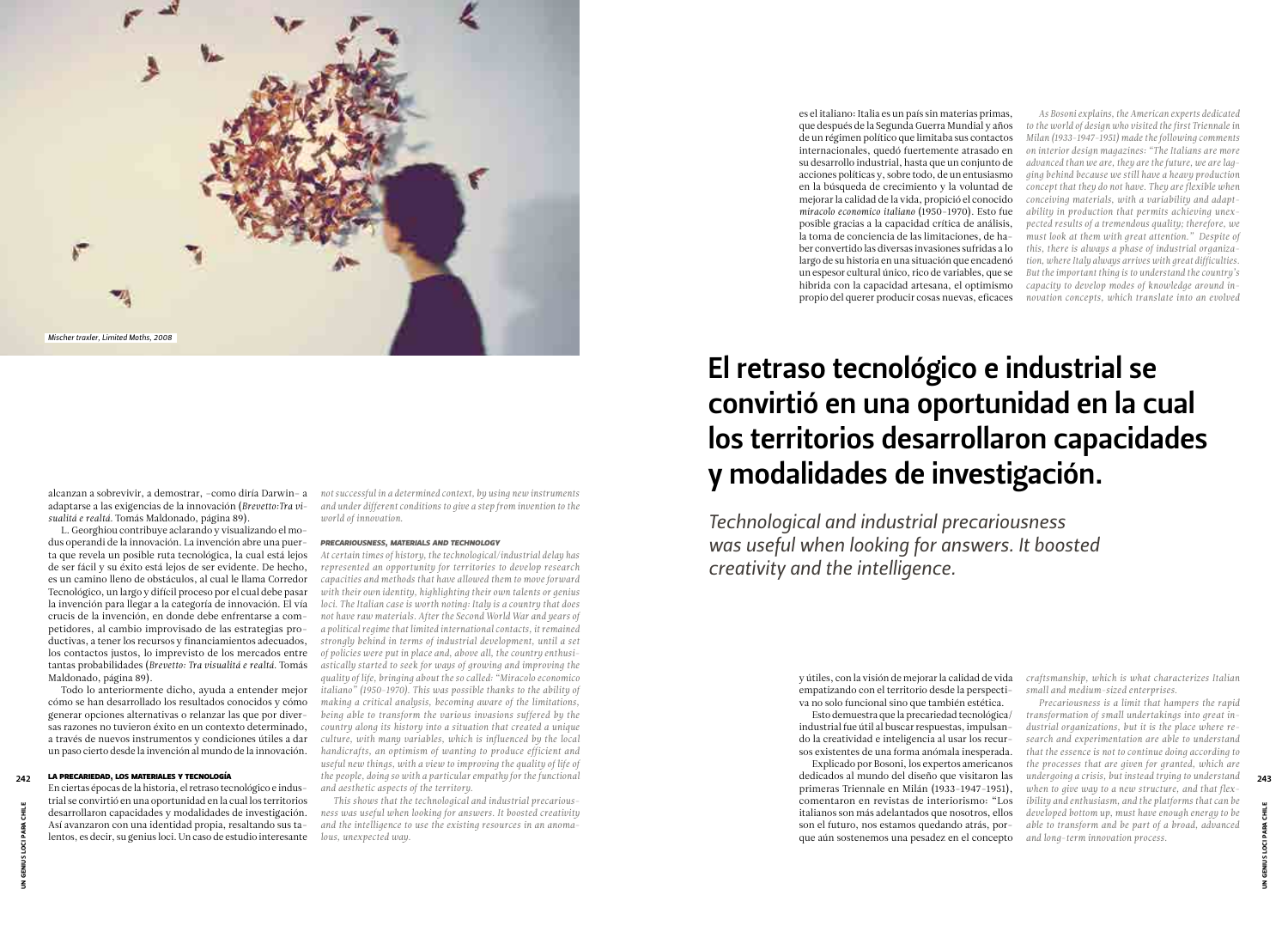de producción que ellos no tienen, demuestran una flexibi lidad en el concebir los materiales en donde la variabilidad y adaptabilidad de producción permite resultados inespera dos de gran calidad por lo que debemos observarlos con gran atención". A pesar de esto existe siempre una fase de organi zación industrial, en donde Italia llega siempre con grandes dificultades. Pero lo interesante es comprender la capacidad de prototipado del territorio, que lo ha llevado a desarrollar modalidades del saber hacer en torno a conceptos de inno vación, que se traducen en una artesanía evolucionada que es la característica de la pequeña y media empresa italiana.

La precariedad es un límite que complica la veloz trans formación de pequeñas estructuras en grandes organizacio nes industriales, pero es el lugar en el que la investigación y la experimentación encuentran la ocasión de comprender que el tema de fondo no es hacer lo que se está haciendo de acuerdo a los procesos que se dan por sentado y que, incluso, están en crisis, sino que tratar de entender, en el momento que hay que poner en marcha una nueva estructura, que la flexibilidad, el entusiasmo y las plataformas que se podrán crear desde abajo, deben poseer la energía suficiente para que se puedan transformar y ser parte de un discurso de in novación amplio, avanzado y de largo plazo.

## CREATIVIDAD Y TERRITORIO

El desafío para naciones como la nuestra está en la capacidad de llevar nuestra cultura, orígenes, motivaciones cultura les y ambientales y transformarlos en una expresión fuerte, persuasiva y actual, suficientemente amplia y potente, que sea capaz de dialogar con el mundo. Esta es la clave que nos llevará a desarrollar un discurso narrativo fuerte en torno a nuestra creatividad basada en nuestros recursos territoria les, entre ellos, el cobre. Un caso de excelencia que une una gran capacidad expresiva chilena y que le dobla la mano a la precariedad industrial local, es la arquitectura chilena, que ha experimentado el uso del hormigón armado convirtién dolo en un lenguaje identitario, que viene de la localidad, y que se transforma en un "producto exportable" a través no solo de sus autores sino que también de la marca Chilean Architecture de Prochile.

Estos lenguajes permiten posicionar el territorio e innovar con identidad. Tener en cuenta que la relación con el territo rio es indispensable para construir historias, "inventar/dise ñar" objetos/productos, que mano a mano se transformarán en innovaciones que, si parten desde nuestra localidad (que no significa partir desde la base artesana necesariamente) tienen lo local desde el origen.

Nos encontramos en un punto controversial de nuestra historia, en donde estamos evolucionando impetuosamente. El desafío es encontrar un modelo propio, del cual hacernos cargo e identificarnos, como descifrar desde un punto de vis ta autopoiético el cómo presentarnos y autorelatarnos desde nuestra identidad estética, cultural y sistémica. Reconociendo e instalando finalmente nuestro propio genius loci chileno.

# *CREATIVITY AND TERRITORY*

*The challenge for nations such as ours is the ability to take our culture, origins, cultural and environmental motivations and transform them into a strong, persuasive, and current expres sion, broad and powerful enough to be capable of maintaining a dialog with the world. This is the key that will lead us to develop a strong narrative discourse on our creativity based on our coun try's resources, among which is copper. A case of excellence that unites a wide expressive Chilean ability and that has overcome local industrial precariousness, is Chilean architecture, which has experimented with the use of reinforced concrete making it a language that reflects its identity, which comes from the local environment and is transformed into an "exportable product" not only through its authors but also the Chilean Architecture brand of Prochile.* 

*These languages make it possible to position Chile and inno vate with a unique identity. Being aware that the relationship with the territory is essential to build histories, "inventing and designing" objects and products that will become innovations, and that if they are the product of our local environment (which does not necessarily mean starting from a local craftsmanship base), they will have the local essence from the beginning.*

*We are in a turning point of our history, where we are mak ing rapid progress. The challenge is finding our own model, one that we can identify with, which reflects our own cultural, sys temic and aesthetic identity. We have to recognize and finally set up our own Chilean Genious Loci.*

REFERENCIAS BIBLIOGRÁFICAS */ BIBLIOGRAPHY REFERENCES*

Bosoni G., De Giorgi M., 1983. *Il disegno dei materiali industriali* . Bosoni G., 2015. Conversación abierta con el profesor de Historia del Design del Politécnico di Milano.

Giedion S., 1948. *Mechanization takes command.*

Maldonado T. *Brevetto: Tra visualitá e realtá.*

Pino B., Maiocchi M., Galli F., 2014. *Disruptive Attitude: the role of Design as Anomaly; managing crisis and turbulence, coaching creativity and innovation.* Proceedings of the DMI Design Management London.

Schumpeter J.A., 1942. *Capitalismo, socialismo y democra -* 244 245*cia.* Londres.

Schumpeter J.A., 1939. *Business Cycles: A theoretical, historical and statistical analysis of the Capitalist process.*

Stanley Smith C., 1981. *A Search for Structure: Selected Essay on Science, Art and History,* MIT Press, Cambridge Mass.

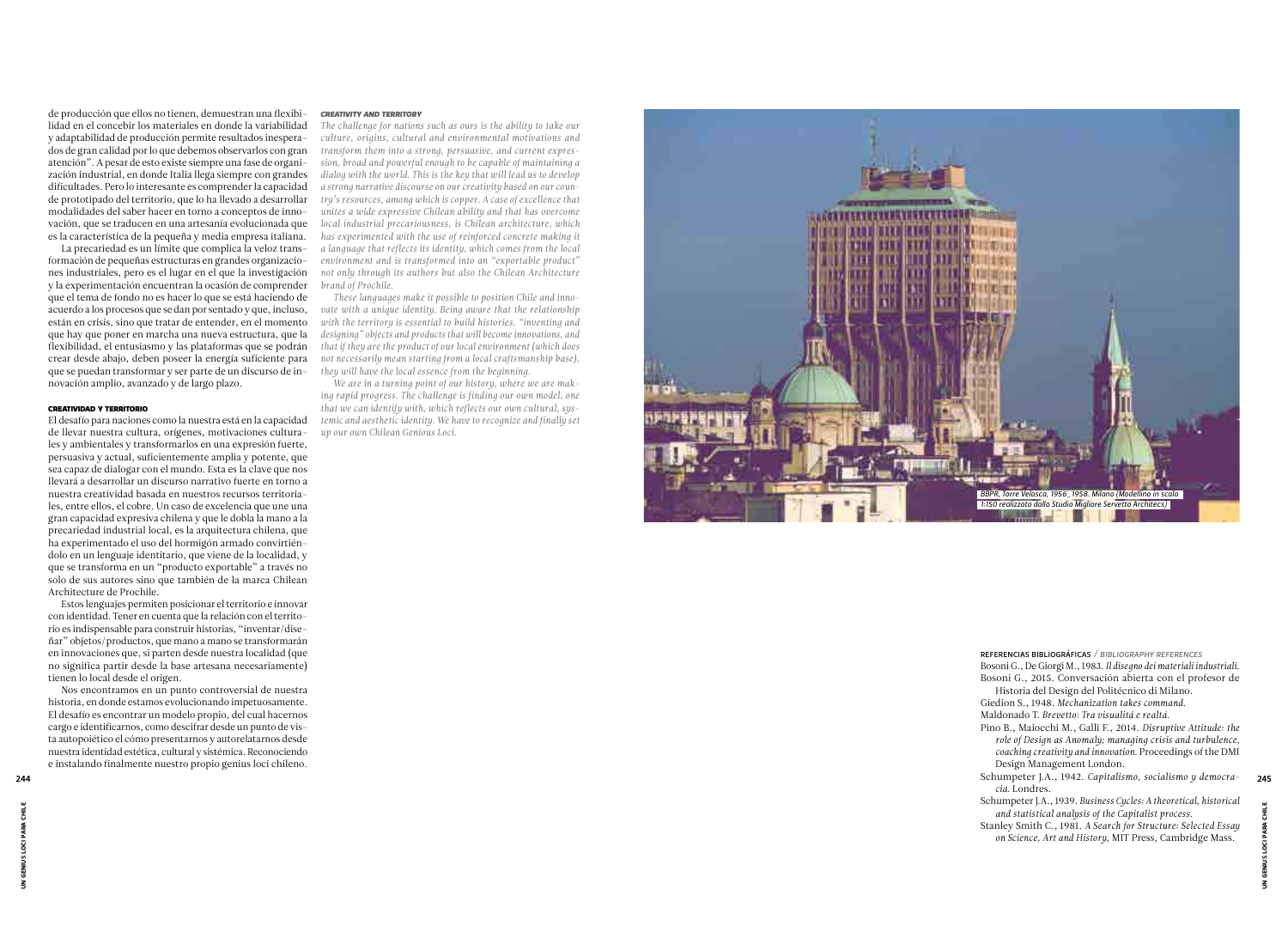# Luz en autoproducción

*Light in self-production*

FOTOGRAFÍAS*\_PHOTOS:* ESTUDIO ÁLVARO CATALÁN DE OCÓN POR CONSTANZA HAMEAU

ESTA OFICINA UBICADA EN MADRID HA TENIDO COMO MÁXIMOS EXPONENTES DE SUS DISEÑOS DOS LÁMPARAS: PET LAMP Y CANDIL. SUS CARACTERÍSTICAS SE CENTRAN EN EL SELLO DEL ESTUDIO: HACERSE CARGO DESDE LA CONCEPTUALIZACIÓN HASTA AL DESARROLLO DEL PRODUCTO Y SU POSTERIOR VENTA. SU CREADOR, ÁLVARO CA-TALÁN DE OCÓN EXPLICA CÓMO ES SU PROCESO Y LOS DESAFÍOS QUE HA IMPLICADO SU TRABAJO CON COBRE Y CON ARTESANOS.

*THIS STUDIO LOCATED IN MADRID HAS DEVELOPED TWO LAMPS AS THE LEADING EX-PONENTS OF THEIR DESIGNS: PET LAMP AND CANDIL. THEIR FEATURES ARE FOCUSED ON THE MISSION OF THE STUDY: TAKE OVER FROM THE CONCEPTUALIZATION TO THE DEVELOPMENT OF THE PRODUCT AND ITS SUBSEQUENT SALE. ITS CREATOR, ALVARO CATALAN DE OCÓN EXPLAINS HIS DESIGN PROCESS AND THE CHALLENGES IMPLICATED FROM HIS WORK WITH COPPER AND WITH CRAFTSMEN.*



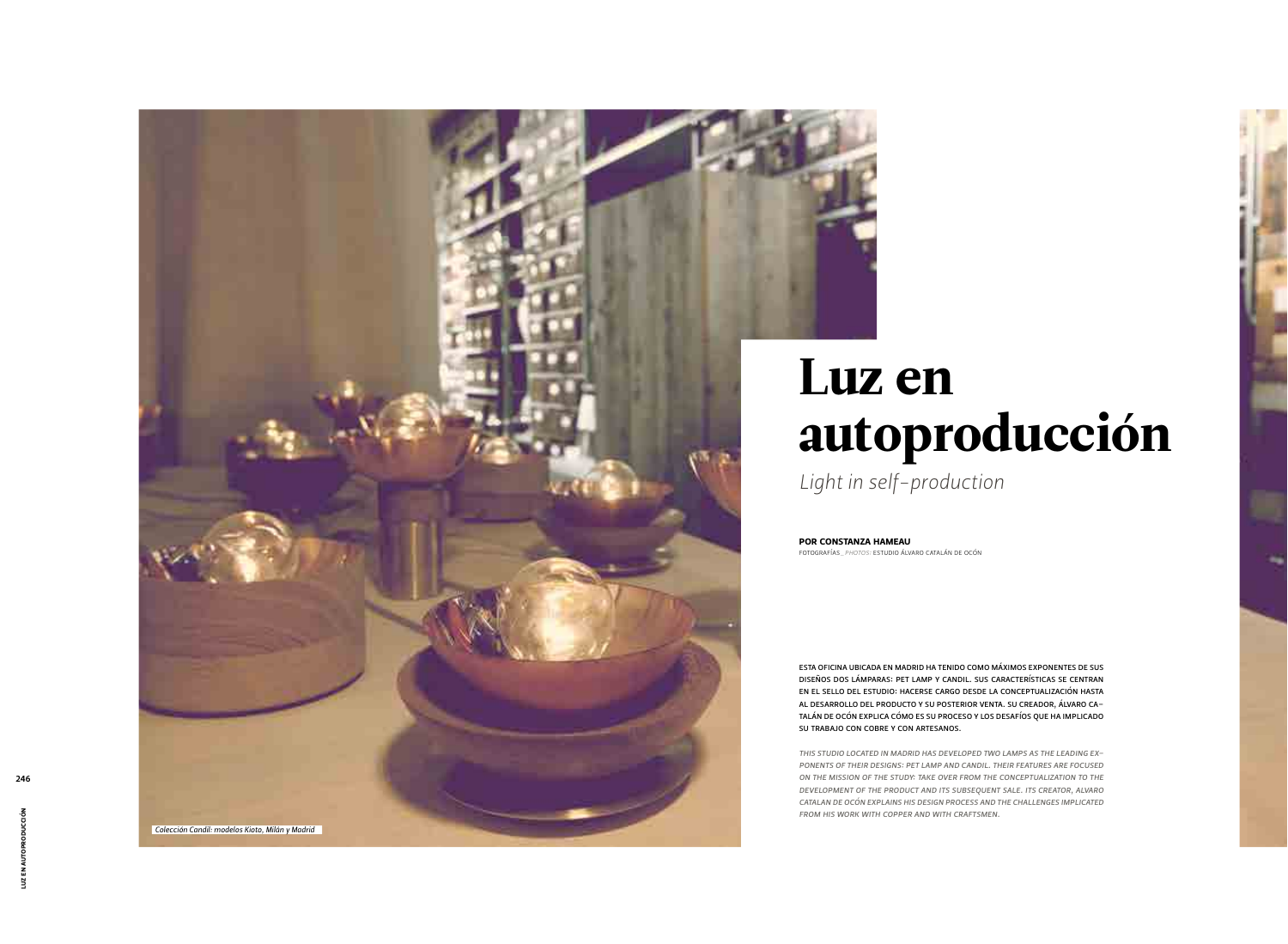El Estudio Álvaro Catalán de Ocón, con base en Madrid, está formado por un equipo de seis personas con diferentes perfiles y la filosofía común de crear objetos contemporáneos, atrac tivos y deseables. Como particularidad, en esta misma ofici na se desarrollan todas las fases, desde la conceptualización hasta la implementación del producto y su posterior venta.

Uno de sus productos más exitosos ha sido PET Lamp. Por eso, crearon una sociedad con ese mismo nombre, con el fin de gestionar y llevar aún más lejos este proyecto, contando además con estudios satélite o diseñadores colaboradores en Chile, Colombia y Etiopía.

El diseñador español Álvaro Catalán de Ocón es el líder y principal creativo de este estudio. Su carrera ha estado mar cada por sus trabajos en iluminación, que comenzaron con sus dos proyectos finales antes de egresar de la Central Saint Martins College of Art and Design, en Londres. Ahí presentó dos lámparas y ambas entraron en producción. "Esto hizo que me lanzase a montar mi estudio nada más salir de la universidad. Un proyecto de una lámpara llevó a otro hasta que me di cuenta de que me estaba especializando dema siado en iluminación. En un momento dado decidí cambiar de tipología de producto y desarrollé la mesa Prima y el ta burete Rayuela. En cualquier caso, el mundo de las lámpa ras es muy interesante para un diseñador industrial porque, por una parte, tiene un componente muy técnico —por el uso de elementos eléctricos — y una investigación formal y material por el diseño de la propia lámpara, sin olvidar que la esencia es la luz y esto es un aspecto muy abstracto e in material", cuenta.

# C.H. ¿Cómo es su proceso de diseño?

A.C. El punto de partida, por lo general, es un material, un proceso de producción o un componente eléctrico que me llama la atención y que me hace saltar alguna chispa. Esta chispa la dejo por bastante tiempo en la cabeza hasta que se incendia formando una idea/concepto lo suficientemente consistente como para que se pueda sostener en el tiempo y justifique el sacar un producto más al mercado. La idea fuerte del producto trato de materializarla en el modo más reduc cionista posible y todo lo que la rodea debe ser lo menos in trusivo que se pueda para no desviar la atención. Materializar y dar forma a una idea es lo que creo que hace a un diseña dor un profesional de su sector y llevar el producto al punto de prestarse a una posible industrialización requiere de un esfuerzo enorme. Los tiempos, por tanto, suelen ser lentos y mi idea es hacer un único producto al año.

*Álvaro Catalán de Ocón studio is based in Madrid and formed by a team of six people. Each one of them, have different backgrounds, and the common philosophy of creating attractive and desirable contemporary objects. As a special feature, all the phases are developed in the same physical space, from conceptualization to implementation of the product and its subsequent sale.*

*One of their most successful products has been the Pet Lamp. For this reason, they created a society with the same name, in order to manage and develop the project further away. They also rely on satellite studies or collaborator designers in Chile, Colombia, and Ethiopia.*

*The Spanish designer Álvaro Catalán de Ocón is the leader and main creative of this studio. His career has been marked by his work in lighting design, which began with his two final projects before graduating from the Central Saint Martins College of Art and Design in London. There he presented two lamps and both went into production. "This made me dive into creating my own studio as soon as I was out of the university. A project of a lamp*  led to another until I realized that I was specializing in lighting. *At a given moment I decided to make a change of product typol ogy and developed the Prima Table and Rayuela Stool. In any case, the world of lamps is very interesting for an industrial designer because, on the one hand, it has a very technical component* —*by the use of electrical parts* —*and a form and material research for the design of the lamp itself, without forgetting that the essence is light and this is a very abstract and intangible aspect", he explains.*

# *C.H. How do you think out your design process?*

*A.C. The starting point is generally a material, a production process or an electrical component that draws my attention and makes me spark. I leave this spark for quite some time in my head un til it is burned down forming an idea/concept strong enough to be sustained in time and justifies getting another product in the market. I try to materialize the strong idea of the product in the most reductionist way and everything that surrounds it must be as less intrusive as possible in order to avoid diverting the atten tion. Materializing and giving shape to an idea is what I believe makes a professional designer in his industry and bringing the product to the point of a possible industrialization requires an enormous effort. The schedules, therefore, tend to be slow and my idea is to make a single product per year.*

# *C.H. What is your target audience?*

*A.C. I do not have in mind a target audience for my products. I think about them, execute them and then the product finds its natural position in the market. Without doubt, I take good care* 



*Colección PET Lamp Colombia*

LUZ EN AUTOPRODUCCIÓN

ž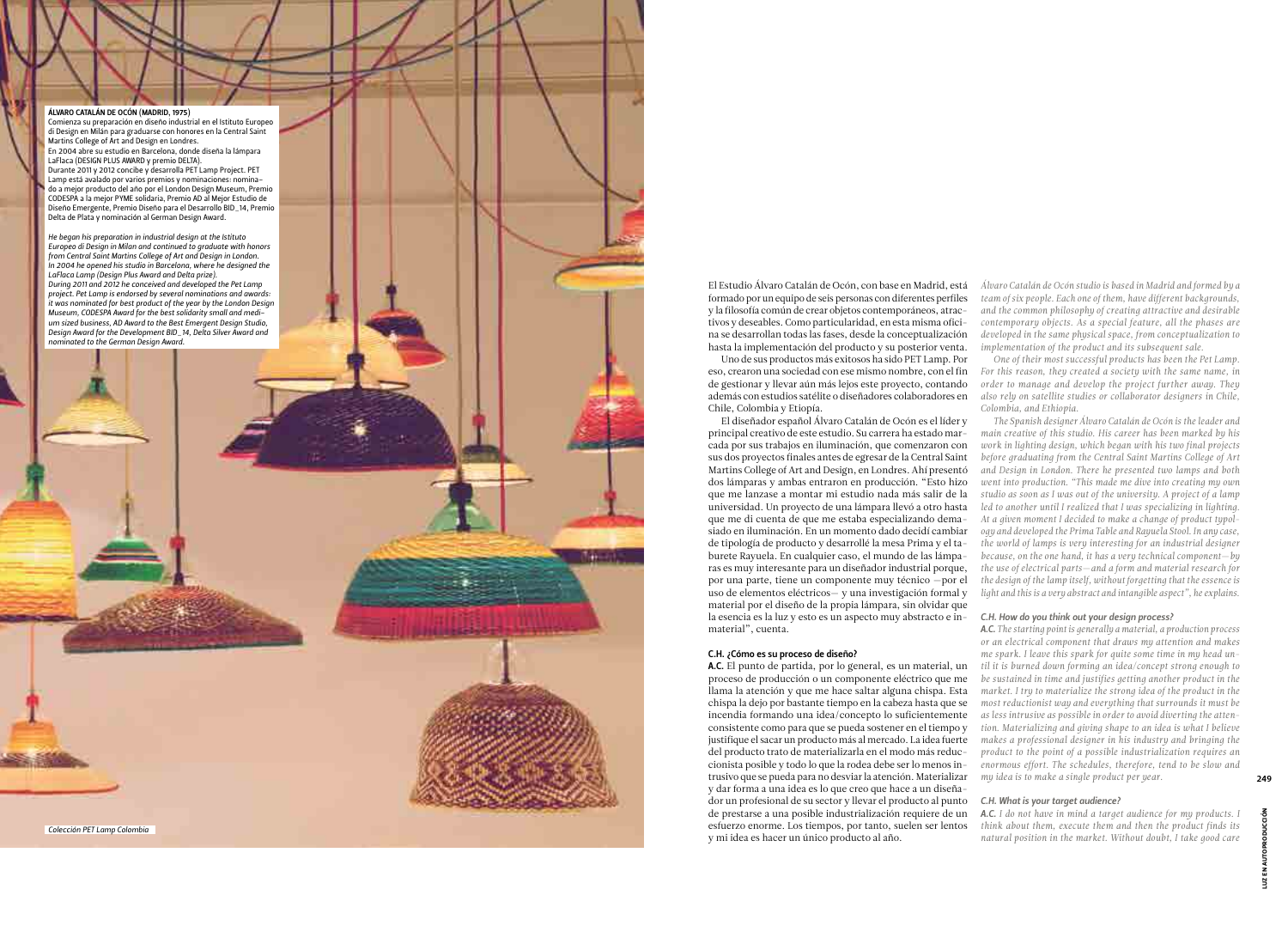Desde que comenzó con su propio estudio, Catalán de Ocón *to an artisan process?*  ha autoproducido gran parte de sus productos. Por lo general, lo ha hecho encargándoselos a artesanos y a la industria local. Sin embargo, las PET Lamps fueron fabricadas por artesanos de cualquier parte del mundo.

# C.H. ¿Por qué de un proceso industrial o tecnológico pasa a un proceso artesanal?

A.C. PET Lamp surge durante un viaje de veraneo de manera inesperada. Tenía ganas de desarrollar un proyecto ahí para conocer el país e involucrarme en él, ya que mi hija es mitad colombiana y tengo un vínculo fuerte con el país. Después de varios viajes, me di cuenta de que el fuerte de Colombia está en su riqueza artesanal, más que en su industria, que puedo encontrar en Europa. La decisión de trabajar con artesanos, en lugar de acudir a procesos industriales, hizo que mi actitud en cuanto al objeto resultante cambiase radicalmente. Con la industria se trabaja mientras que con el artesano se colabora. La pieza que genera la industria es más fría, controlada y anónima y se basa en una transacción económica con un intercambio de conocimientos técnicos. Cuando es un artesano con quien trabajas, inmediatamente se convierte en una colaboración y la pieza pasa a no ser de ninguno de los dos. Por nuestra parte pensamos en una metodología de trabajo para transformar una botella de PET para contener líquidos, en una lámpara de techo. Debía hacerse de la manera más sencilla posible, fácil de entender por cualquiera, sin necesitar herramientas complejas y caras y que se pudiesen encontrar en cualquier parte del mundo. Por parte del artesano, esperamos que aporte el dibujo y los colores, que es lo que ellos mejor manejan y tienen la libertad total de decidir en cada lámpara cómo quieren que sea. Para nosotros es un misterio y siempre una sorpresa positiva cuando llega una caja a Madrid. En el caso del mimbre, el artesano puede aplicar el dibujo que quiera en la parte superior combilas blondas que prefiera, que son las variables que maneja y caracterizan su trabajo. Es por esto que cuando mostramos las lámparas siempre tratamos de poner los retratos de los artesanos sujetando orgullosos su trabajo, como protagonistas del producto.

# *C.H. Why do you pass from an industrial or technological process*

anándolo con el color de la botella y terminar la lámpara con *project that would give meaning to their life in the city (they are*  $\frac{251}{251}$ A.C. Depende mucho de cada proyecto. No trato de crear una atmósfera determinada que caracterice a todos mis productos. Bajo mi punto de vista, un diseñador no debería tener un estilo sino más bien una metodología de trabajo. Viendo el conjunto de los productos se podrá ver un hilo conductor, pero dos de ellos aislados no tendrían por qué ser reconocibles como del mismo diseñador.

*A.C. Pet Lamp emerged during a summer trip in an unexpected way. I wanted to develop a project there to know the country and get involved in it, for my daughter is half Colombian and I have a strong link with the country. After several trips, I realized that the strength of Colombia is found in its artisan richness, more than in its industry, that I can find in Europe. The decision to work with artisans, instead of using industrial processes, changed radically my attitude in regard to the resulting object. With the industry you work while with the craftsman you collaborate. The piece generated by the industry is cold, controlled and anonymous and is based on an economic transaction with an exchange of technical expertise. When you work with a craftsman it immediately becomes a collaborative process and the object does not belong to any of the two. On our part, we thought on a working methodology to transform a PET bottle to contain liquids, in a ceiling*  lamp. It needed to be done in the simplest possible way, easy to *understand by anyone, without requiring complex and expensive tools and that could be found in any part of the world. On the part of the craftsmen, we hoped to obtain the drawing and the colors, which is what they manage better and they have the total freedom of deciding how they want it for each lamp. For us it's a mystery and always a pleasant surprise when a box reaches Madrid. In the case of wicker, the craftsman can apply any drawing that he wants in the top combined with the color of the bottle and finish the lamp with the emboss paper of his preference. Those are the variables that he handles and characterize his work. This is why when we exhibit the lamps we always try to show the portraits of the craftsmen proudly holding their work, as the protagonists of the product.*

# *C.H. How was the experience of working with artisans in Chile and Colombia?*

*A.C. The experience was very different, mainly by the attitude of the artisans. In Colombia, the artisans were eager to be part of a project that would give meaning to their life in the city (they are indigenous "Eperara Siapidara" People, originally from the Cauca, displaced by the guerrilla in Bogota) and, by the way, could be a source of income that dignified their work doing what they do best. Colombia was very hard because of the circumstances of the country and because it was the first experience of Pet Lamp there.* 

# C.H. ¿A qué público está orientado?

A.C. Yo no tengo en mente un público objetivo para mis productos. Los pienso, los ejecuto y luego el producto encuentra su posición natural en el mercado. Sin duda, cuido mucho donde los presento, porque los procesos son caros y las piezas no están en el rango de precios bajos de comercialización. No puedo competir con fabricantes que manejan grandes producciones y que, por tanto, llegan a economías de escala que hace que sus productos sean muy económicos. Tampoco queremos recurrir a producir en China u otros países únicamente para bajar los costes de producción. Prefiero tener la producción cerca y controlar que el producto sea exactamente como quiero.

# C.H. ¿Cuáles son las atmósferas que desea generar?

*about where I present them, because the processes are expensive and the pieces are not in the low prices range in the market. I can't compete with the big manufacturers that handle large productions and, therefore, reach economies of scale that makes their products very economical. We do not want to produce in China or other countries only to lower production costs. I prefer having the production near and checking that the product is exactly as I want.*

# *C.H. What are the atmospheres that you want to generate?*

*A.C. Much depends on each project. I don't try to create a certain atmosphere that characterizes all my products. Under my point of view, a designer should not have a style but rather a working methodology. Looking at the products as a collection you will see a common thread, but two of them isolated would not necessarily be recognizable as the creation of the same designer.*

# *THE EXPERIENCE OF THE PET LAMPS*

*Since he began his own studio, Catalán de Ocón has self-produced a large number of his products. Generally, he has done this by commissioning artisans and the local industry. However, the Pet Lamps were made by craftsmen from anywhere in the world.*

# LA EXPERIENCIA DE LAS PET LAMPS



LUZ EN AUTOPRODUCCIÓN

.UZ EN AU'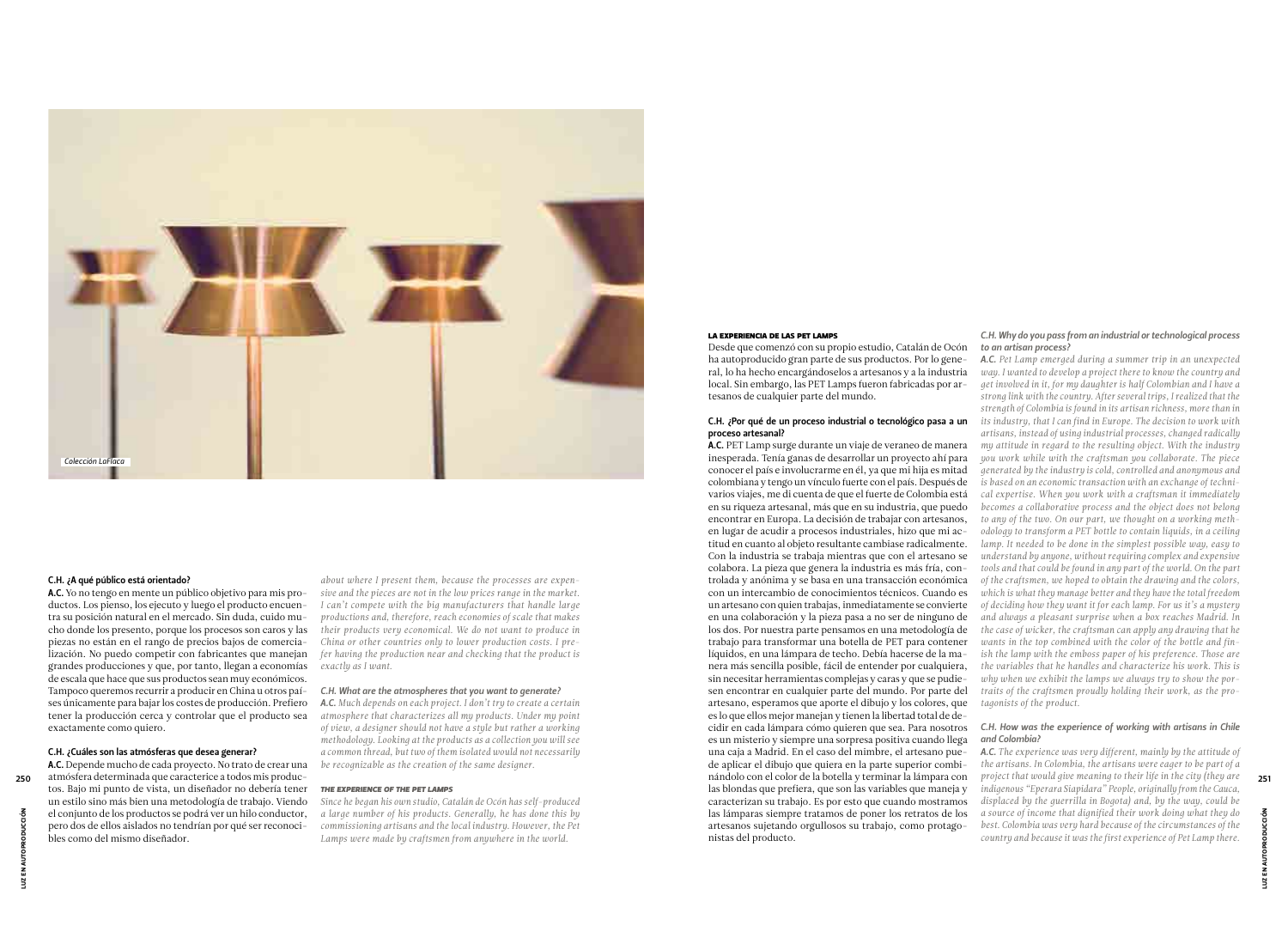# C.H. ¿Cómo fue la experiencia de trabajar con artesanos en Chile y Colombia?

A.C. La experiencia fue muy diferente, principalmente por la actitud de los artesanos. En Colombia, estaban deseando formar parte de un proyecto que le diese sentido a su vida en la ciudad (son indígenas Eperara Siapidara, originarios del Cauca, desplazados por la guerrilla en Bogotá) y, de paso, pudiera ser una fuente de ingresos que dignifique su trabajo haciendo lo que mejor saben hacer. Colombia fue muy duro por las circunstancias del país y porque fue la primera expe riencia de PET Lamp. No teníamos ni idea de qué resultados podríamos obtener y la colaboración y aporte de los artesanos hizo que todo el proyecto fuese posible. En Chile, chocamos con la personalidad tosca y desconfiada de los artesanos, aun que con el tiempo se fueron ablandando y abriendo, dando paso a una colaboración muy bonita y fructífera. En cualquier caso, sin el esfuerzo y dedicación de Si Studio hubiese sido imposible, y fruto de la colaboración surgió también una gran amistad. Trabajar con artesanos es muy gratificante, pero a la vez muy intenso y desgastante. En conjunto es muy en riquecedor, pero manejar muchos proyectos con diferentes artesanos se complica exponencialmente. También disfruto de la precisión de los procesos industriales y mi idea es se guir combinando ambas experiencias.

# EL COBRE EN CANDIL

"Escojo un material principalmente por razones funcionales y, a medida que vas trabajando con él, vas adquiriendo una relación afectiva que te engancha y hace que lo apliques en otros proyectos. A su vez, cada proyecto suma y, por tanto, tus recursos a la hora de diseñar se amplían y recurres a ma teriales con los que ya has experimentado anteriormente", explica el diseñador.

# C.H. ¿Es una tendencia el cobre en Europa?

A.C. El cobre se ha puesto de moda en Europa. Diseñadores como Tom Dixon lo han utilizado mucho y se ha convertido verdadera tendencia en el diseño actual es la autoproduc ción y el uso del cobre y el latón hace que los productos se distancien de los industriales que, generalmente, tienden a ser más brillantes y estables a lo largo del tiempo. Que el co bre envejezca y cambie de color es una cualidad que es más

LUZ EN AUTOPRODUCCIÓN LUZ EN AUTOPRODUCCIÓN

*We had no idea what to expect and the collaboration and contri bution of the craftsmen made the project possible. In Chile, we had to face the tough and distrustful personality of the craftsmen, although with time they softened up and opened up, giving way to a very nice and fruitful collaboration. In any case, without the effort and dedication of Si Studio, it would have been impossible, and with the collaboration also grew a great friendship. Working with craftsmen is very rewarding, but at the same time intense and exhausting. On the whole it is very gratifying, but handling many projects with different craftsmen is exponentially compli cated. I also enjoy the precision of the industrial processes and my plan is to continue combining both experiences.*

# *COPPER IN CANDIL*

*"I choose a material mainly for functional reasons and, as you work with it over time, you develop an affective relationship with it that keeps you hooked and makes you apply it in other projects. At the same time, each project adds experience, therefore, your resources when designing expand and you turn to materials with which you have already worked in the past", explains the designer.*



# *C.H. Is copper a trend in Europe?*

*A.C. Copper has been in vogue in Europe. Designers like Tom Dixon have been using it widely and it has become a mark of identity for their products. I believe that a real trend in current design is self-production and the use of copper and brass that makes the products distance themselves from the industrial that, generally, tend to be brighter and stable over time. The fact that copper ages and changes its color, is a quality that can be better understood by someone who buys from a small manufacturer. Industrial brands want to unify and maintain total control over the production and wish for all their products to be exactly the same when they go out for sale and over time.*

# *C.H. What are the qualities that you want to highlight from the material?*

*A.C. As far as possible I am interested in squeezing the maximum qualities out of the material. In the case of Candil (table lamp), for example, I was interested in copper's conductivity, but also in the warm reflection that it generates, that resemble the light of a candle flame and for the shape I wanted to obtain (a bowl containing the bulb when the lamp is turned off), copper was perfect for its malleability.*

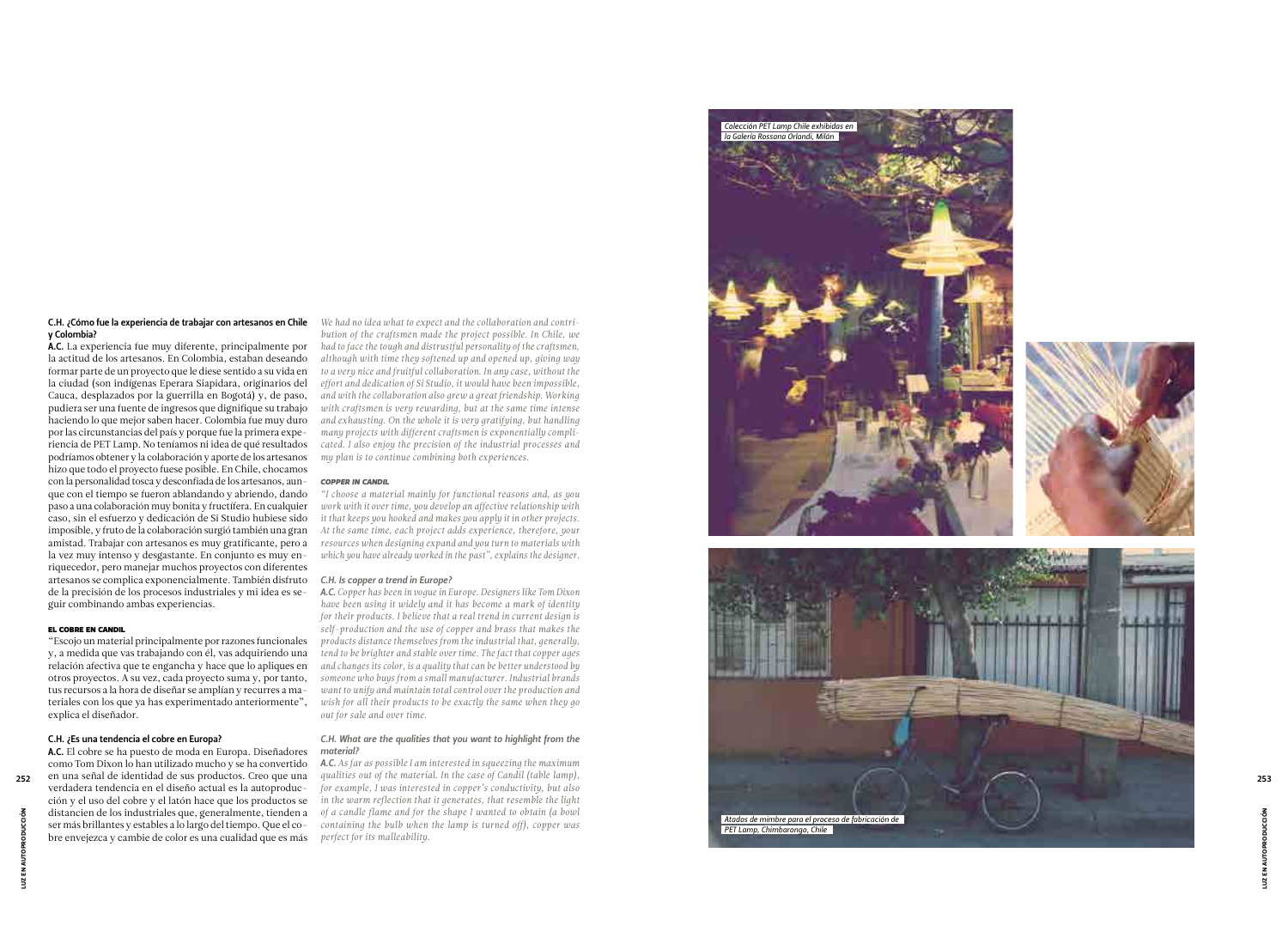normal que lo entienda alguien que compra a un *C.H. When did you design that lamp?* pequeño fabricante, que el que compra una pieza a una marca de tirada industrial, que quieren uni ficar y mantener bajo total control la producción y que todos sus productos sean exactamente igua les cuando salen a la venta y a lo largo del tiempo.

# C.H. ¿Cuáles son las cualidades que quiere destacar del material?

A.C. En la medida de lo posible me interesa ex primir al máximo todas las cualidades del mate rial. En el caso de Candil (lámpara de mesa), por ejemplo, me interesaba la conductividad del co bre, pero también los reflejos cálidos que genera, que se asemejan a la luz de la llama de una vela y por la forma que quería conseguir (un cuenco que contenga la bombilla cuando la lámpara esté apa gada), el cobre era perfecto por su maleabilidad.

# C.H. ¿De qué año es esta lámpara?

A.C. Las esculturas de David Rodríguez Caballero por el acabado que le da, Herzog&De Meuron en sus fachadas (de Young Museum) o Steven Hall, Carl Andre, DonnalJudd.

A.C. Candil lo presenté junto a otros productos en el Salon Satélite en el 2010, donde gané junto a mi amigo Francesco Faccin el primer premio Design Report Award. Como producto es la continuación de la investigación que llevé a cabo en la Cornucopia, pero transformándola en una lámpara de mesa. Aparentemente no tienen mucho que ver, pero el principio es el mismo: reducir la lámpara a sus elementos básicos (un polo negativo, uno positi vo y un aislante) y acercar la lámpara eléctrica a la experiencia asociada al uso de una vela con su ritualidad y el tipo de luz que emite.

# C.H. ¿Tiene algún referente que haya trabajado con el cobre?

A.C. Tom Dixon, como cité anteriormente, aun que me parece más interesante como lo trabajan Michael Anastassiades o LexPott.

# C.H. ¿Cuáles son las aplicaciones en cobre que más te 254 255han llamado la atención?

*A.C. I exhibited Candil along with other products in the Salone Satellite in 2010, where I won the first prize of the Design Report Award together with my friend Francesco Faccin. As a product, it is the continua tion of the research I conducted with Cornucopia, but transforming it into a table lamp. Apparently they do not have much to do, but the principle is the same: re duce the lamp to its basic elements (a negative pole, a positive pole and an insulator) and bring the electric light bulb to the experience associated with the use of a candle with its rituality and the type of light it emits.*

# *C.H. Do you know designers who have worked with copper?*

*A.C. Tom Dixon, as I mentioned earlier, although I believe Michael Anastassiades or LexPott work with copper in a more interesting way.*

# *C.H. What applications in copper have called your attention?*

*A.C. The sculptures of David Rodriguez Caballero for the finishes that he gives them, Herzog&De Meuron in their facades (the Young Museum) or Steven Hall, Carl Andre and DonnalJudd.*



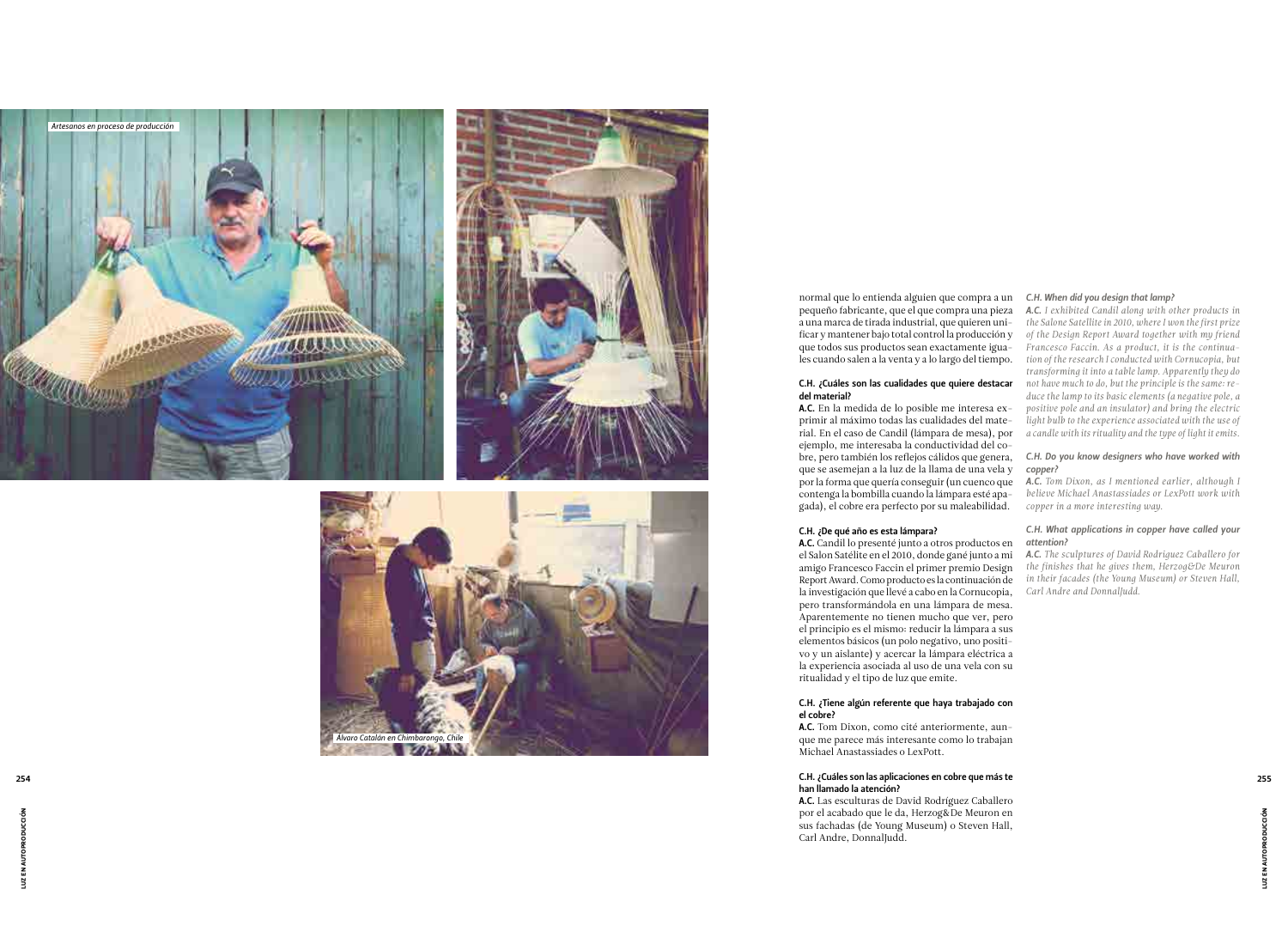# Una alquimista del diseño

*A design alchemist*

SOPHIE MALLEBRANCHE CONVIERTE EL METAL EN TEXTIL. UN PROCESO DE TEJIDO QUE TRANSFORMA LAS ALEACIONES Y LOS MINERALES EN FUENTES DE LUZ DE MÚLTIPLES COLORES, GENERANDO UN EFECTO MÁGICO EN LOS ESPACIOS INTERIORES Y EXTERIORES .

FOTOGRAFÍAS *\_PHOTOS :* SOPHIE MALLEBRANCHE POR SOPHIE MALLEBRANCHE STUDIO Y MATERIAL DESIGN GROUP

*SOPHIE MALLEBRANCHE TRANSMUTES METAL INTO TEXTILE. A WEAVING PROCESS THAT TURNS ALLOYS AND MINERALS INTO SOURCES OF MULTICOLOR LIGHT, CREATING A MAGIC EFFECT IN BOTH INDOOR AND OUTDOOR ENVIRONMENTS .*



UNA ALQUIMISTA DEL DISEÑO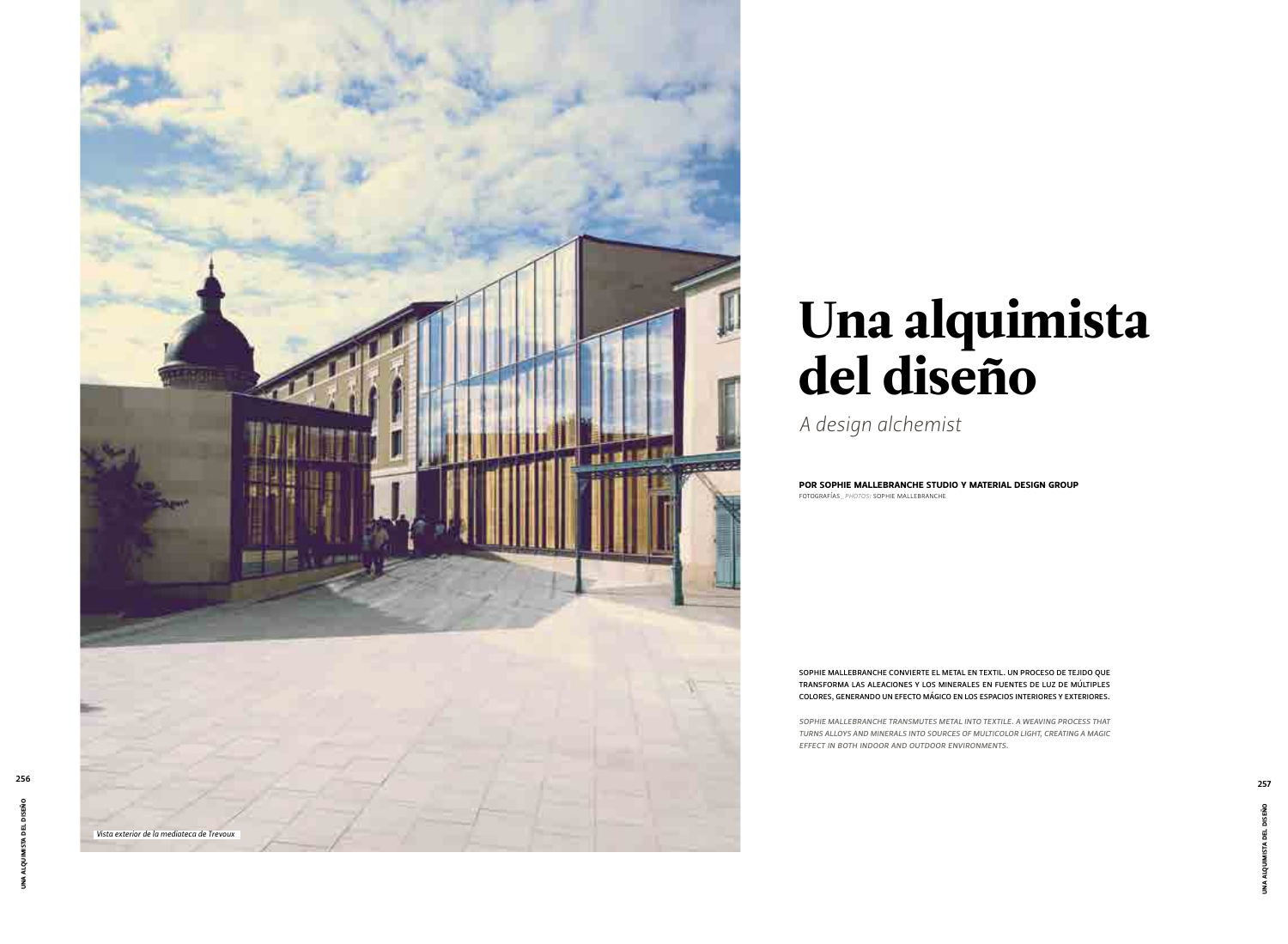## SOPHIE MALLEBRANCHE

Diseñadora textil, École Supérieure des Arts Appliqués. El año 2000, abre su primera sala de exhibición, en rue de la Mode, en el barrio de Barbès en París. En el año 2002 desarrolla el pro grama de creación de materiales para Chanel. En 2009 se aso grama de ereación de materiales para enantor en 2007 es est.<br>cia con Guillaume Danset y crea el Material Design Group SAS. Ha recibido numerosas distinciones y premios como Design Observatory Star, APCI 2005, categoría Material Innovador, para el proyecto Plaza Athénée; Design Editors Award 2006, cate goría Textil; Masters of Entrepreneurship, categoría Diseñador Independiente, entregado por el Estado francés en el Senado.

*Textile designer at École Supérieure des Arts Appliqués. She opened her first showroom on the rue de la Mode, in the Barbès neighborhood of Paris in the year 2000. In 2002 she developed the matter creation program for Chanel. In 2009 she associat ed with Guillaume Danset creating Material Design Group SAS. She has received numerous honors and awards such as 2005 Design Observatory Star, APCI, in the category of Innovative Material, for the Plaza Athénée project; Design Editors Award 2006, Textile category; Masters of Entrepreneurship, Independent Designer category, delivered by the French State at the Senate.* 

> Sophie Mallebranche creció en medio de una fa milia dedicada a la gastronomía. Su pasión por el metal nació al igual que ella, en el desorden de los relucientes utensilios de cocina de cobre. En realidad, eso no era suficiente para convertirse en una pionera del diseño textil, una diseñadora de materias o simplemente una creadora. Para eso, necesitó alambres innovadores en la urdimbre, es tirados horizontalmente por el ingenioso equipo de producción de Material Design Group. Desde 1998, en su taller, sus creaciones se relacionan con la arquitectura, la escultura y la pintura. Sus tejidos de acero inoxidable, estaño, latón y alea ciones de cobre combinados con hilos de silicona, lino o seda, juegan con los materiales y sus pro piedades intrínsecas, de modo de dar una forma nueva al espacio, develar la luz y liberar las posi bilidades del color.

# NUESTRAS MÁQUINAS, NUESTRO PROCESO

Debajo de árboles centenarios, en una antigua una abadía cisterciense, está la Casa Toiles de Mayenne, emplazada hace 200 años en Fontaine-Daniel, un importante lugar de desarrollo de la industria textil francesa. En medio de los telares tradicio nales, convive un Ovni tecnológico, un telar de dicado a las creaciones innovadoras de Sophie de Mallebranche. Esta innovación es producto de una colaboración única entre Grégoire Denis, el Presidente de Toiles de Mayenne y Material Design Group. Un proyecto innovador desde el punto de vista tecnológico ubicado en una tierra tradicio nal, que respeta al artesano, al trabajador, bajo la supervisión de los jefes de taller: Daniel Roulette y Hubert Cournée. El proyecto fue financiado por el Centro Francilien para la Innovación, Oseo, Paris Pionnières y Mayenne Expansion para una inno vación industrial hecha en Francia.

*Sophie Mallebranche grew up in a family dedicated to gastronomy. Her passion for metal bloomed just like she did, in the clutter of the gleaming copper kitchen utensils. In fact, that wasn't enough to become a pi oneer textile designer, a matter designer or simply a creator. For that, she needed innovative warp wires, horizontally stretched by the ingenious production equipment of Material Design Group. Since 1998, in her workshop, her creations are related to architec ture, sculpture and painting. Her stainless steel, tin, brass and copper alloy weaves combined with threads of silicone, silk or linen threads play with the materi als and their intrinsic properties so as to reshape the space, sculpt the light, and release the fantastic pos sibilities of color.*

# *OUR MACHINES, OUR PROCESS*

*Toiles de Mayenne House is found beneath centenary trees, in an old Cistercian abbey built 200 years ago in Fontaine-Daniel, an important place in the de velopment of the French textile industry. Amidst the traditional weaving looms, a technological UFO, the loom dedicated to Mallebranche's innovative creations. This innovation is the product of a unique collabora tion between Grégoire Denis, the President of Toiles de Mayenne and Material Design Group. A techno logically innovative project set in a traditional land, which respects the craftsman, the worker, under the aegis of two workshop leaders: Daniel Roulette and Hubert Cournée. The project was supported by the Francilien Center for Innovation, Oseo, Paris Pionnières and Mayenne Expansion for a "Made in France" in dustrial innovation.* 

# *PRODUCTS MADE OF METAL MATERIALS*

*The collection is divided into three color ranges: the es sentials, which include gray, pearl white, champagne,* 

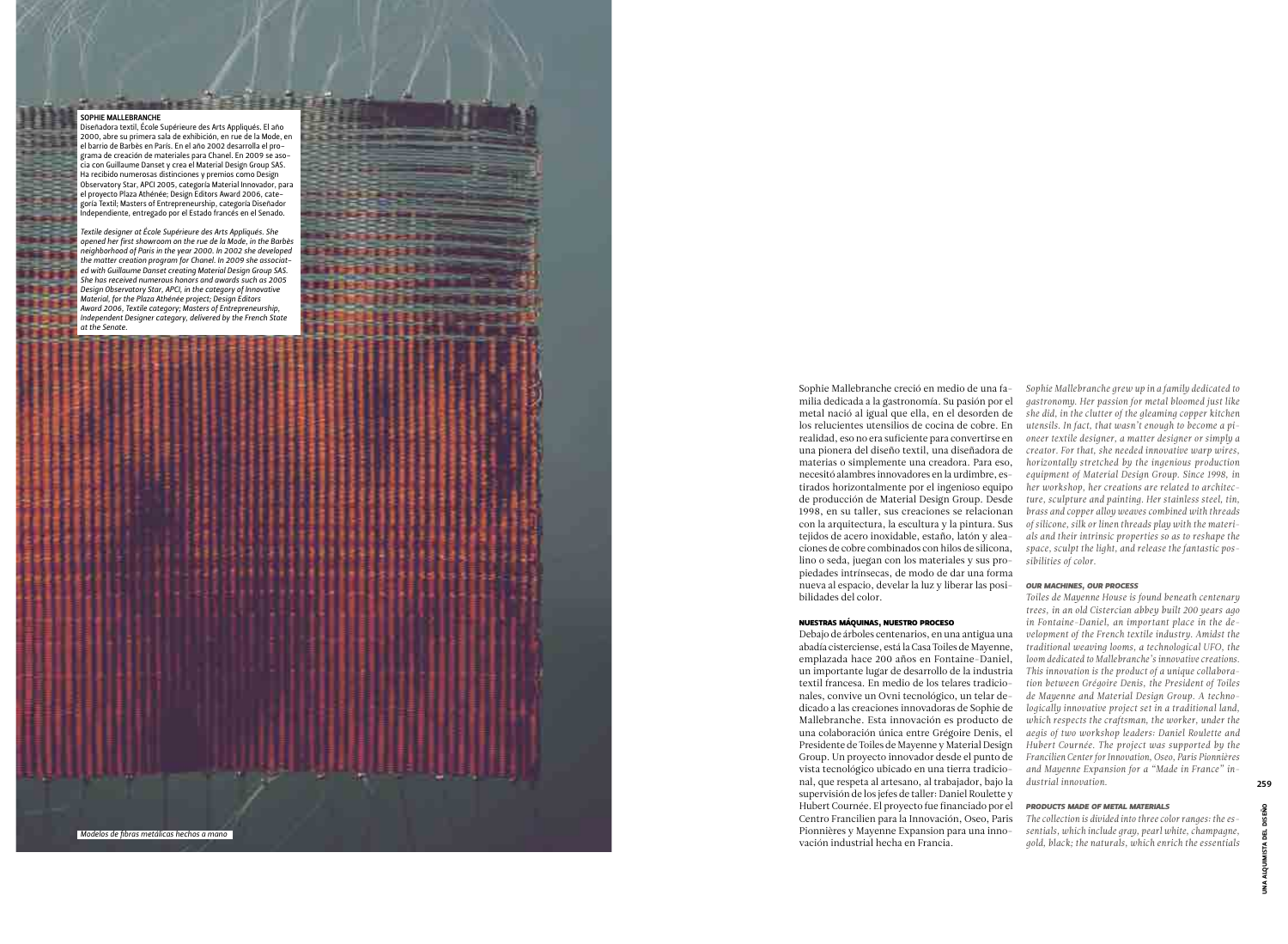# PRODUCTOS DE MATERIALES METÁLICOS

Su colección se divide en tres gamas de colores: los esenciales, que comprenden el gris, blanco perla, champán, dorado, negro; los naturales, que enriquecen a los esenciales con colores grises satinados de plata, tonos de cobre, café, marrón y marrón oscuro; y por último, los ultra cromáticos. Como Chanel, cada producto está identificado por un número específico.

Sus materiales están diseñados tanto para aplicaciones interiores como exteriores, gracias a los alambres esmaltados. La urdimbre o hebra de acero inoxidable es un microcable, un rollo de monofilamentos. La trama está compuesta de monofilamentos recubiertos de plata y cobre. El cobre se *moisture and UV rays.* utiliza debido a que es más "tejible"; la plata, por otra parte, protege al cobre y sirve como una base neutra para el teñido. Y por último, el esmalte sirve como protección contra los rayos ultravioleta, rayas. etc. El resultado de estas combinaciones además de sus cualidades estéticas genera un material resistente a la humedad y a los rayos UV.

# CREACIÓN APLICADA PARA GUERLAIN

La directora del departamento de comercialización de Guerlain quería un material de oro para cubrir su espacio. Una creación conceptual que se encarnara en el espacio que se le ofrecía. Sophie Mallebranche trabajó primero como colorista en oro pálido, de 18 y 24 quilates, con el fin de encontrar la relación apropiada entre oro frío y cálido. La pantalla gigantesca fue cubierta primero con una película cromada para darle un efecto de espejo. La trama debía tener un tejido con un diseño suficientemente abierto que permitiera que el material se reflejara en el material cromado. Su movimiento también debía originar, sin obstaculizar, la vibración del espejo a través de las relaciones entre las distintas profundidades. La aplicación espectacular evoca sobreabundancia. Es el oro de Guerlain.

# PROYECTO RESIDENCIAL EN ASTOR PLACE

# MAESTRO CONSTRUCTOR: KRIS LAJESKIE

La materia casi invisible es revelada por la luz. Una alabanza transparente a la verticalidad de la vista impresionante Nueva York. Un movimiento pulsátil, un pensamiento hermético, alquímico, en que el intelecto sustituye a Dios, la transformación del metal es la máxima expresión de la trascendencia. ¿Cómo podríamos no considerar al telar de Sophie Mallebranche un instrumento de cuerdas, —alambres recubiertos, fabricados en Suiza—, cuyo marco, las notas rítmicas de las composiciones industriales hechas por encargo, acaba con la fealdad del mundo? Hacerlo al aire libre, cubriendo las superficies con un nuevo simbolismo monumental, así como también re sacralizando interiores. "En Dior, hay Dios y Oro" ["Dans Dior, il y a Dieu et or"], dijo una vez Jean Cocteau. Sophie trabaja para Dior, así como para Chanel, Guerlain y Balenciaga. Una asociación natural con casas de lujo, puesto que en estas viviendas emblemáticas tipo catedral y en los rincones tipo capilla, la luz es elevación.

# PERFUMES CHRISTIAN DIOR

*with glossy gray colors of silver, shade of copper, coffee, brown and dark brown; and finally, the ultra-chromatic. Like Chanel, each product is identified by a specific number.* 

*Her materials are designed for both interior and exterior applications, thanks to the enameled wires. The warp or stainless steel strand is a micro-cable, a coil of monofilaments. The weft is made up by silver plated and enameled copper monofilaments. Copper is used because of its "weavability"; silver, on the other hand, protects copper and serves as a neutral basis for the dyeing. And lastly, the enamel serves to protect against the ultraviolet rays, scratches, etc. The result of these combinations in addition to its aesthetic qualities generates a material that is resistant to* 

del sur de Manhattan –la tela metálica de la arquitectura de *surfaces with a new monumental symbolism, as well as resacralizing interiors. Jean Cocteau once said, "In Dior, there is God and Gold" ["Dans Dior, il y a de Dieu et or"]. Sophie works for Dior, as well as for Chanel, Guerlain and Balenciaga. A natural association with luxury houses, for in these cathedral*—*like flagships and chapel*—*like corners, light is elevation.* 

# *APPLIED CREATION FOR GUERLAIN*

*The director of the marketing department of Guerlain wanted a golden material to cover her space. A conceptual creation that embodied itself in the space offered. Sophie Mallebranche first worked as a colorist on pale gold, 18 and 24 carat gold, in order to find the appropriate relationship between cool and warm gold. The gigantic screen is first covered with a chrome-plated film to give it a mirror effect. The weave must have enough of an openwork design to allow the reflection of the material in the chrome. Its movement should also spark off, without obstructing it, the vibration of the mirror through the relations between the various depths. The spectacular application conjures up superabundance. It is the Guerlain gold.*

# *RESIDENTIAL PROJECT ON ASTOR PLACE*

Este es un proyecto líquido, con una realización espectacular, que recuerda la colección de botellas de perfumes de Hervé van der Straten, así como las diversas esencias J'Adore. Como en la música, el énfasis está en la repetición, la resonancia de los colores y la forma en que estos se encienden. Una investigación en el campo de la gráfica, con antracita, así como oro frío y cálido. Un verdadero placer para el creador, que se inspiró en el trabajo conceptual de Sol Lewitt, quien intenta y realmente consigue ofrecer un acercamiento cromático a *versed rose window that illuminated the exterior.*

*MASTER BUILDER: KRIS LAJESKIE*

# *CHRISTIAN DIOR PERFUMES*

*The nearly invisible matter is revealed by light; a transparent praise to the verticality of the breathtaking view of Southern Manhattan—the metallic fabric of New York architecture. A throbbing movement, a hermetic, alchemical thinking, in which the intellect replaces God, the transformation of the metal is the ultimate expression of transcendence. How could we not consider Sophie Mallebranche's weaving loom a stringed instrument,—enameled wires, made in Switzerland—, whose frame, the rhythmic score of the industrial and yet bespoke compositions, eradicates the ugliness of the world? Doing so outdoors, covering duction of handmade samples before adapting the manufacturing*  <sup>260</sup> <sup>261</sup>

*This is a fluid project, with a spectacular realization, which recalls the Herve van der Straten collection of perfume bottles, as well as the various J'Adore essences. As in music, the emphasis is on repetition, the resonance of colors and how they are lit; a research in graphics, with anthracite, as well as cool and warm gold. A true pleasure for the creator—inspired by Sol Lewitt's conceptual work—, who tries and actually manages to offer a chromatic approach to a fragrance, with a dozen threads, wires and various matters. A technical backing strengthens the woven metal, which enables to freely cut and paste this unique matter.*

# *CHANNEL JAPAN*

*Sophie Mallebranche supplied Peter Marino an important proprocess on a broader scale. A technical transgression goes beyond the textile universe. While finding inspiration in the tweeds' rhythm, Sophie incorporated another type of fiber: surgical silicone. The effect on the flagship's façade was fantastic. Like a re-*



UNA ALQUIMISTA DEL DISEÑO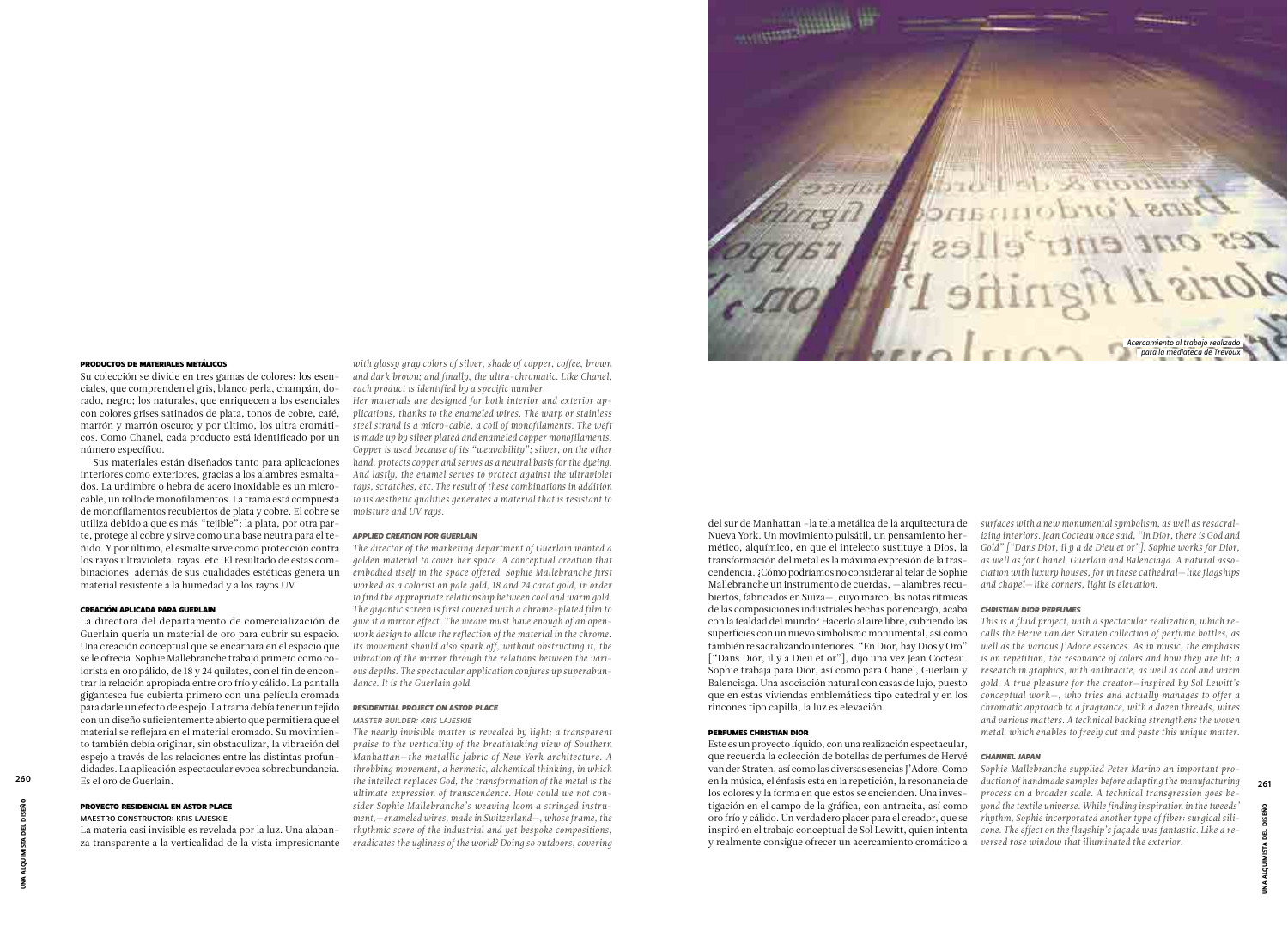una fragancia, con una docena de hilos, alambres y diversos temas. Un respaldo técnico refuerza el metal tejido, lo que permite cortar y pegar libre mente esta materia única.

## CHANEL JAPÓN

A Peter Marino, Sophie Mallebranche le suministró una importante producción de muestras artesa nales, antes de adaptar el proceso de fabricación a una escala más amplia. Una transgresión técnica va más allá del universo textil. Mientras encontraba inspiración en el ritmo de la lana, Sophie incorporó otro tipo de fibra: la silicona quirúrgica. El efecto sobre la fachada emblemática fue fantástico. Un rosetón invertido que iluminó el exterior.

# LA TRANSMUTACIÓN DEL METAL EN ORO ESPIRITUAL

Desde la decoración de interiores, sus materias in novadoras y las creaciones de diseñador migran a rincones y eventos y, a continuación, a diseño de fachadas, cumpliendo los deseos de los arquitectos.

Con el fin de aprovechar mejor toda la gama de esta actividad creadora, que puede ir más allá de la cualidad de los objetos, los volúmenes y los pro cesos industriales, uno debe entender su poesía, su música, sus colores, sus raíces. Esta es la trama del arte, la vida e historia de Sophie Mallebranche.

Extendiéndose desde el diseño de fachadas hasta objetos, las creaciones y colecciones ultra cromáticas de Sophie lindan con la monumenta lidad, excitando el ojo humano, jugando con los reflejos de la luz sobre el océano nativo, los cas cos de los barcos y la paleta de los impresionistas.

# ENFOQUE SABI



JNA ALQUIMISTA DEL DISEÑO UNA ALQUIMISTA DEL DISEÑO

El comportamiento ondulante de la luz o su redi rección de la luz, interfieren, en el arte de Sophie de Mallebranche, con elementos culturales. Ella es sensible tanto a la estética wabi —la adopción de su telar por parte de los edificios de piedra de una revelada en el objeto. Su trabajo trata de aproxi marse a los objetos no a través de la forma, sino a través del vacío y la luz que los rodean. Una es tética verdaderamente japonesa, que se refiere a Tanizaki y su libro "Elogio de la sombra".

# *THE TRANSMUTATION OF METAL INTO SPIRITUAL GOLD*

*From interior decoration, its innovative matters and designer creations migrate to corners and events, then façade design, following architects' desires.* 

*In order to better seize the whole range of this creative activity, which can transcend the quality of objects, volumes and industrial processes, one must understand its poetics, its music, its colors, its roots. This is the fabric of Sophie Mallebranche's craft, life and story.*



*Stretching from façade design to objects, Sophie's creations and ultra-chromatic collections border on monumentality, titillate the eye and play with light reflections on the native ocean, ship hulls and the im pressionists' palette.*

# *SABI APPROACH*

*In the art of Sophie Mallebranche, the undulating be havior or diffraction of the light interferes with cultural elements. She is sensitive to the wabi—the adoption of her loom by the stone buildings of a Cistercian abbey—, and the sabi aesthetics, the patina revealed in the ob ject. Her work tries to approach objects not through the form, but through the emptiness and light that sur round them; a truly Japanese aesthetic, which refers to Tanizaki and his book "In Praise of the Shadows".* 

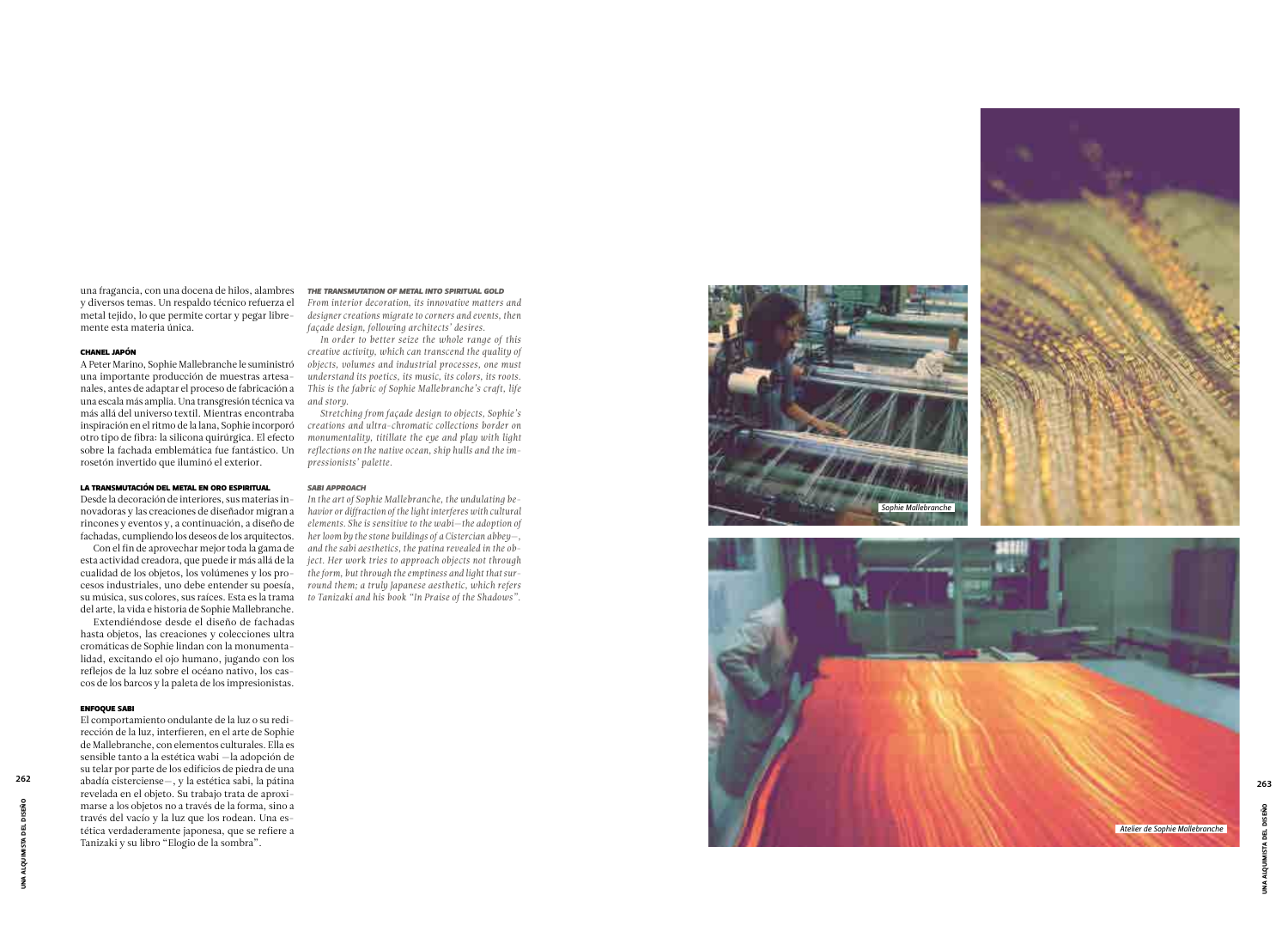# "Los diseñadores chilenos deberían aprovechar más el cobre"

*"Chilean designers should take more advantage of copper"*

LA CURADORA DEL SALONE SATELLITE DE MILÁN DICE ESTAR CONVENCIDA DE QUE LOS JÓVENES DISEÑADORES CHILENOS AÚN TIENEN MUCHO QUE APORTAR EN LA CREACIÓN DE OBJETOS EN BASE AL METAL ROJO.

*THE CURATOR OF THE SALONE SATELLITE DI MILANO IS CONVINCED THAT YOUNG CHILEAN DESIGNERS STILL HAVE MUCH TO CONTRIBUTE IN THE CREATION OF OB-JECTS USING THE RED METAL.* 

FOTOGRAFÍAS*\_PHOTOS:* FRANCESCO BOLIS Y ARCHIVO PRENSA SALÓN SATÉLITE DE MILÁN

# POR MYRIAM RUIZ

# MARVA GRIFFIN



## MARVA GRIFFIN

Nació en Venezuela, y Milán se convirtió en su ciudad adoptiva cuando, en la década de los setenta, empezó a trabajar en el campo del diseño y mobiliario. Comenzó su carrera como relacionadora pública en lo que entonces era el C&B Italia (ahora la compañía B&B Italia), de Piero Ambrogio Busnelli. Se convirtió en la corresponsal/representante en Italia de una serie de publicaciones de Conde Nast: Maison & Jardin, Vogue Decoración, American House & Garden y American Vogue. En 1998, a petición de la administración Cosmit, fundó y continúa curando y organizando el SALONESATELLITE, un evento especial en el Salón Internacional del Mueble de Milán que representa una vi-Además, dirige la Oficina Internacional de Prensa para la Feria

264 trina para los jóvenes diseñadores creativos de todo el mundo. Showcase for young creative designers from all over the world **2008** 2009 and the world **265** 2008 of the RED METAL. *Marva Griffin was born in Venezuela, and Milan became her city of adoption when, in the seventies, she started work in the field of design and furnishing. She began her career as PR communication at what was then the C&B Italia company (now B&B Italia), working with Piero Ambrogio Busnelli. She became the correspondent/representative in Italy for a number of Conde Nast Publications: Maison & Jardin, Vogue Decoration, American House & Garden and American Vogue. In 1998 on request of Cosmit's Management, she founded and continues to curate and organize SALONESATELLITE, a special event within the Milan's Salone Internazionale del Mobile that represents a showcase for young creative designers from all over the world In addition, she directs the International Press Office for the Milan Furniture Fair.*

del Mueble de Milán. Desde 2001 es miembro del Comité de Arquitectura y diseño del Museo de Arte Moderno (MoMa) de Nueva York, EE.UU.

*Since 2001 she is a member of the Architecture and Design Committee at the Museum of Modern Art (MoMa), New York, U.S.A.*

MARVA GRIFFIN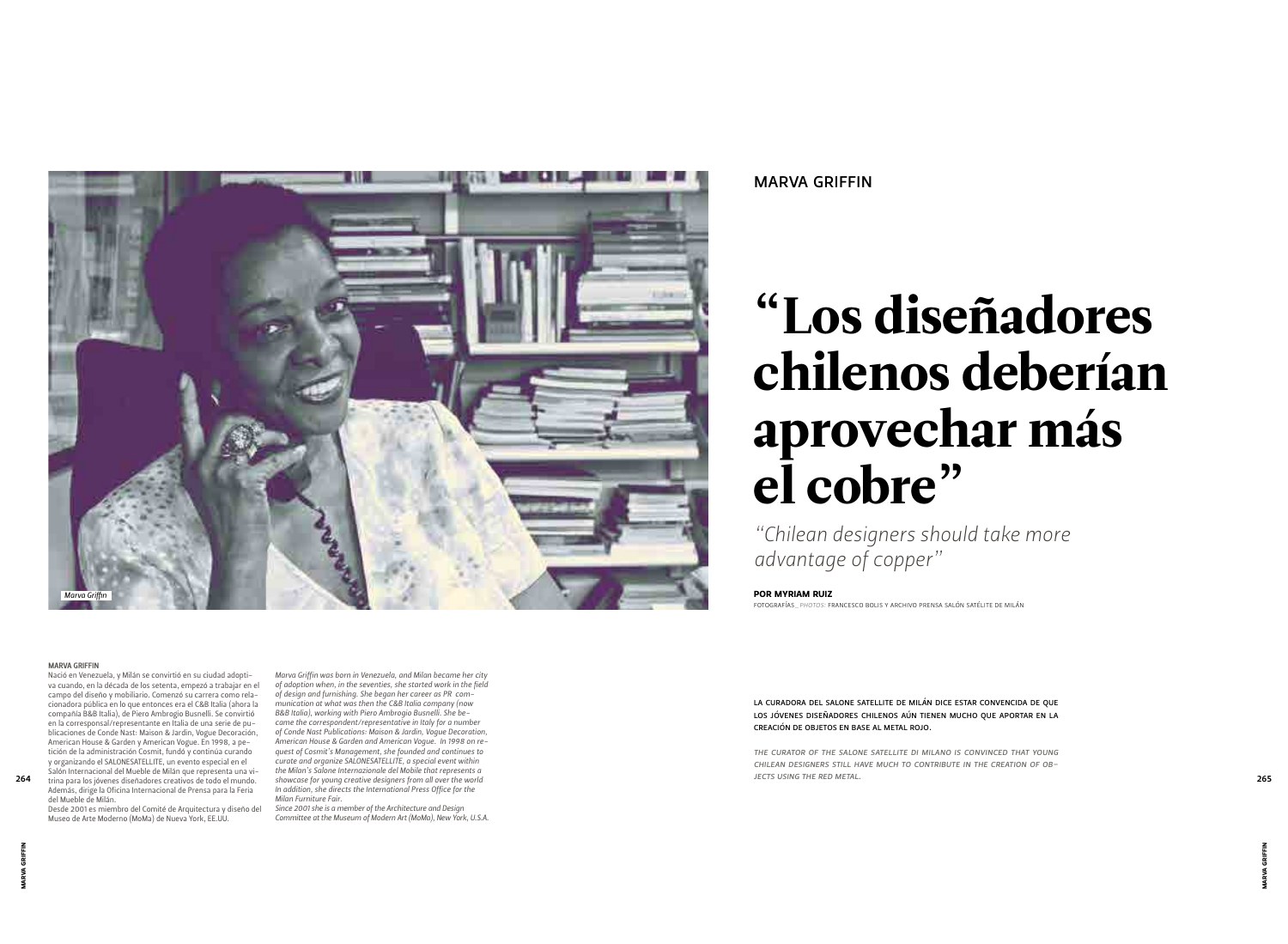En Milán, la capital del diseño italiano, todos los años se desa rrolla uno de los eventos más importantes del diseño de mue bles: el Salón del Mueble (Salone del Mobile). Paralelamente otro evento —el Salón Satélite (Salone Satellite) — da la opor tunidad a los más destacados estudiantes de diseño de to das las universidades del mundo de mostrar su trabajo y, de paso, conocer de cerca a los más destacados diseñadores del rubro y aprender de ellos. La curadora y creadora del Salón Satélite, la periodista venezolana Marva Griffin se ha con vertido en una descubridora de talentos del diseño a través de esta instancia.

Así, cada año Marva elige a los mejores diseñadores emer gentes y a punto de graduarse de la universidad, que postu lan desde todo el mundo para llegar a Milán y los ubica en un espacio de privilegio que puede cambiar sus vidas.

En Chile ha estado dos veces. La primera, durante la 4ta Bienal de diseño Chile y luego en 2014, en el contexto de la muestra "El nuevo Diseño Italiano", organizada por el Centro Cultural Palacio de la Moneda y la Facultad de Diseño de la Universidad del Desarrollo.

La periodista explica que viviendo seis días en el Salón Satélite, los diseñadores jóvenes que participan pueden desarrollar allí proyectos individuales o colectivos. No hay reglas sino una temática que los convoca: iluminación, co cina, etcétera.

"El Salón Satélite es un evento que nace para dar una oportunidad a jóvenes que inician su carrera de acercarse a la feria del mueble más grande y más importante del mundo que es el Salón del Mueble de Milán", comenta quien además es la directora de las Comunicaciones para la prensa inter nacional en el Salón del Mueble.

"Este encuentro les da más oportunidad de aprender, por que estando allí los damos a conocer en todas las instancias posibles. El objetivo de haber creado este evento es poner en contacto los jóvenes diseñadores con la industria presen te en el Salone del Mobile para hacerlos conocer e iniciar la producción de sus diseños. Además, contactos con museos, galerías de diseño etc. que ella descubren su mundo. El Salón Satélite descubre en estos jóvenes diseñadores cosas impor tantes, que traen desde su origen, pero que se manifiestan allí", afirma la periodista.

Para llegar a este lugar de privilegio tampoco parece haber condiciones pre establecidas, una vez que hayan sido evalua dos por el Comité de Selección formado por personalidades

*Every year in Milan, the capital of Italian design, a very renowned event of furniture design takes place: the Salone del Mobile. In parallel with another event–the Salone Satellite–gives the oppor tunity for the most outstanding design students from universities worldwide, to show their work, while they meet prominent design ers in the industry and learn from them. The curator and creator of the Salon Satellite, Venezuelan journalist Marva Griffin, has become a discoverer of young design talent through this initiative.*

*Every year Marva chooses the best emerging designers who are about to graduate among applicants of universities from all over the world. This exhibition situates them in a privileged set ting that can change their lives.*

*Marva has been in Chile in two opportunities. The first during the 4th Chilean Design Biennial and then in 2014, for the "New Italian Design" exhibition, organized by the Centro Cultural Palacio de la Moneda and the Design School at Universidad del Desarrollo.*

*The journalist explains that living for six days in the Salone Satellite, gives young designers the opportunity to develop*  *individual or collective projects. There are no rules but all of them share common topics such as: illumination, kitchen, etc.*

*"The Salon Satellite, is an event that offers an opportunity for young designers to start their career by visiting the largest and most important furniture fair in the world: the Salone del Mobile", comments Marva, who is also the director of international press communications for the Salone del Mobile.*

*"This event gives them a greater chance to learn because while the event takes place we promote them in all the possible instances. The objective of creating this event is to connect young designers with the industry present at the Salone del Mobile, to learn about them and begin the production of their designs. In etc. The Salone Satellite discovers in these young designers im portant attributes, which they bring from their origin, but that manifest there," says the journalist.*



*Reaching this place of privilege does not seem to have preset conditions, once the applicants are evaluated by a selection* 

MARVA GRIFFIN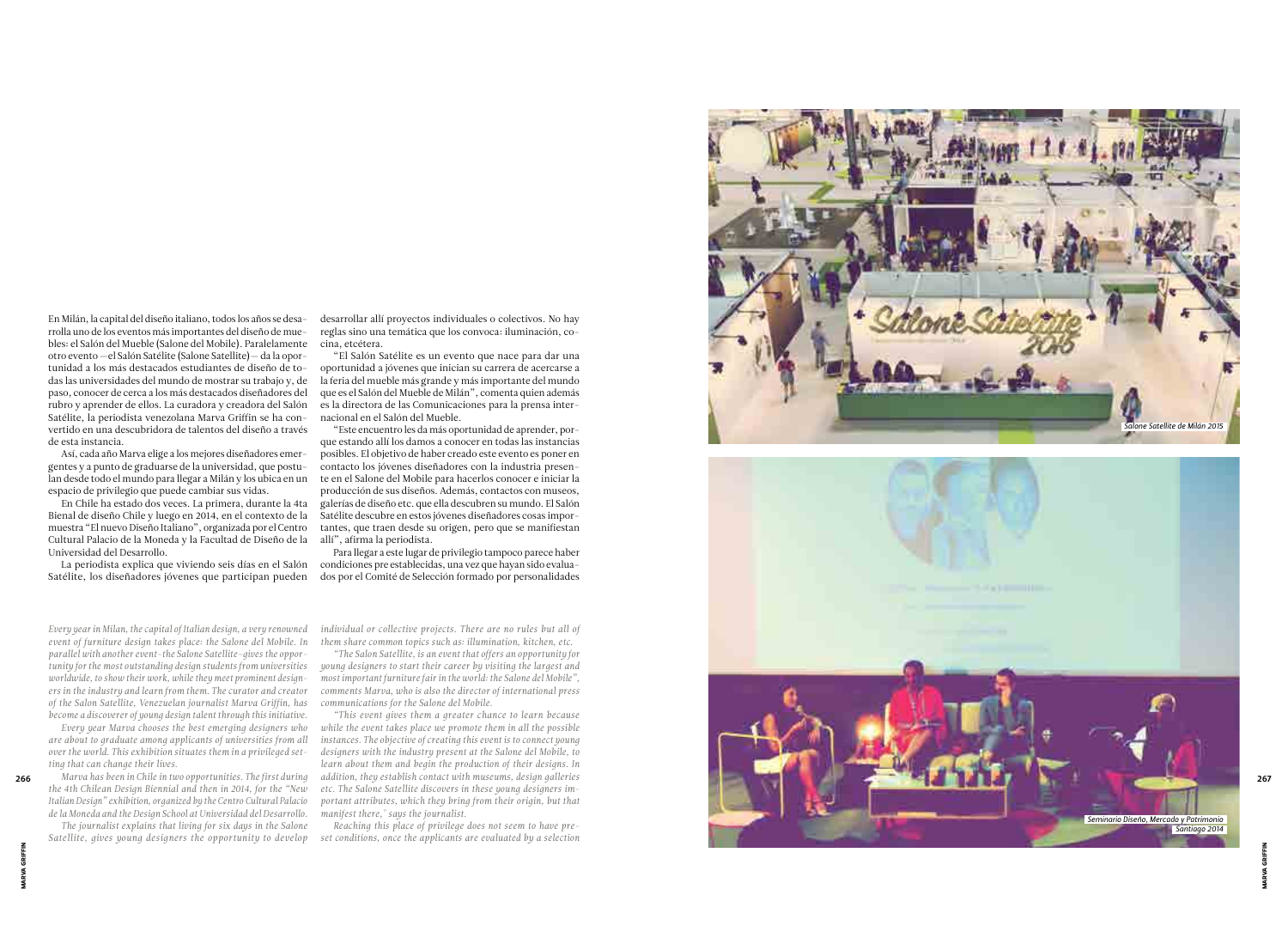"Es triste que no se hagan muchas cosas. Los diseñadores jóvenes deberían aprovecharlo más. Es la materia prima número uno que tienen los chilenos, entonces tienen que desarrollarlo y trabajar en cobre", opina la curadora.

Su entusiasmo por el tema es tal que incluso se atreve a proponer la existencia de una entidad que pueda velar por esto. "Como no hay un ente, un instituto que se preocupe de impulsarlo, el Gobierno debe intervenir para que eso se promueva mucho más. Esa sería una buena manera de incentivarlo", sugiere.

A todos los que sueñan con llegar al Salón Satélite, Marva informa que las vacantes siempre están disponibles: "Estamos abiertos, solo deben postular y les responderemos. Hay algunas condiciones: que sean menores de 35 años; que tengan un producto que presentar; que nos envíen la fotografía del prototipo; y que se alejen de las copias, porque los comités miramos mucho eso. Son todos bienvenidos".

*"It is sad that there are not many things done with copper. Young designers should take more advantage of it. It is the number one raw material present in Chile, so it must be developed and designers need to work with it", says the curator.*

*Her enthusiasm for copper is such that she even proposes the existence of an entity that can ensure this. "As there is not a body, or institute preoccupied in copper's use, the government should intervene in its promotion. This would be a good way to encourage it", she suggests.*

*For all those who dream of achieving a place at the Salone Satellite, Marva informs that the admissions are always available: "We are open, you have to apply and we will review and answer. There are some conditions: you should be younger than 35 years, have a product to present, send a photograph of your prototype and stay away from copies, because the committee is very concerned on that issue. You are all welcomed."*

del mundo del diseño (empresarios del sector, arquitectos y diseñadores afirmados, además de periodistas) que Marva Griffin invita cada año.

No hay tendencias, a los jóvenes diseñadores y estudiantes ya graduados que inician su carrera no se les exige un tema particular, cada uno de ellos lleva en su mente una idea, un proyecto. Eso es lo que realiza y lo que finalmente se presenta".

Lo que sí parece ser un filtro para la selección es la calidad del producto. "Tiene que ser un buen diseño, que tenga una visión, y que no sea copia de lo ya existente".

En el salón, los jóvenes diseñadores participan en los talleres que se realizan dentro del pabellón. Allí trabajan sus diseños al lado de artesanos. "El joven diseñador tiene la teoría, y el artesano tiene la manualidad. Ese producto se lleva a un prototipo y de allí a la industria, para una eventual producción en masa, entonces al mercado puede llegar un proyecto muy bien hecho, porque incluye la visión conjunta tanto del artesano como del futuro diseñador", reflexiona Griffin.

DISEÑO CHILENO EN COBRE

Varios estudiantes de diseño de Chile han participado de esta instancia de aprendizaje. Particularmente, los alumnos de la Facultad de Diseño de la Universidad del Desarrollo han viajado a Milán en los últimos años con excelentes resultados.

De estas experiencias, Marva Griffin dice que le ha llamado la atención el entusiasmo y la calidad de sus trabajos. En cuanto a materiales, dice que aún cree que hay un amplio potencial en el trabajo con cobre: "Ojalá se desarrolle mucho más el diseño en cobre desde Chile. Creo que hasta ahora es poco y, claramente, no hay promoción de eso. Es un material bello, resistente y con el que se pueden hacer mil cosas".

Tanto es el interés en Italia por los productos de cobre que, según dice Griffin, en Milán hay una asociación dedicada a proteger el trabajo con este metal y a la que han adherido todas las empresas afines. "Y en Italia no se produce cobre, entonces tienen que importar, seguramente desde Chile", asegura.

*committee formed by outstanding members of the design field (businessmen, architects and successful designers, besides journalists) that Marva Griffin invites each year.* 

*"There are no trends, young designers and graduated students that are starting their career are not asked for a particular topic, each one of them brings their personal ideas in their minds, a project. That is what he or she develops and what is finally presented".*

*What seems to be a filter for the selection is the quality of the product. "It has to be a good design, with a vision, and not a copy of what has already been created."*

*In the fair, young designers participate in workshops that take place inside the pavilion and develop their designs at the side of craftsmen. "The young has the theory and the artisan has the handwork. The product is carried to a prototype and from there to the industry to study if it applies for mass production. This process conduces to a well developed project because it includes both the joint vision of the craftsman and the future designer", reflects Griffin.*

# *CHILEAN DESIGN IN COPPER*

*Several Chilean design students have participated in this particular instance of learning. Specifically, students of the Design School at Universidad del Desarrollo have traveled to Milan in recent years with excellent results.*

*Marva Griffin has been impressed by the attention, enthusiasm and quality of their work. With regard to materials, Marva still believes that there is a vast potential in working with copper: " Hopefully design with copper coming from Chile will flourish. I believe that until now it is limited, and clearly it is not promoted. It is a beautiful and sturdy material, with which thousand of things can be done."* 

*There is so much interest in Italy for products designed with copper that, according to Griffin, in Milan there is an association dedicated to protect the work done with this metal that counts among its members with all the companies related to the industry. "And Italy is not a copper producer, so it has to be imported, probably from Chile", she assures.*

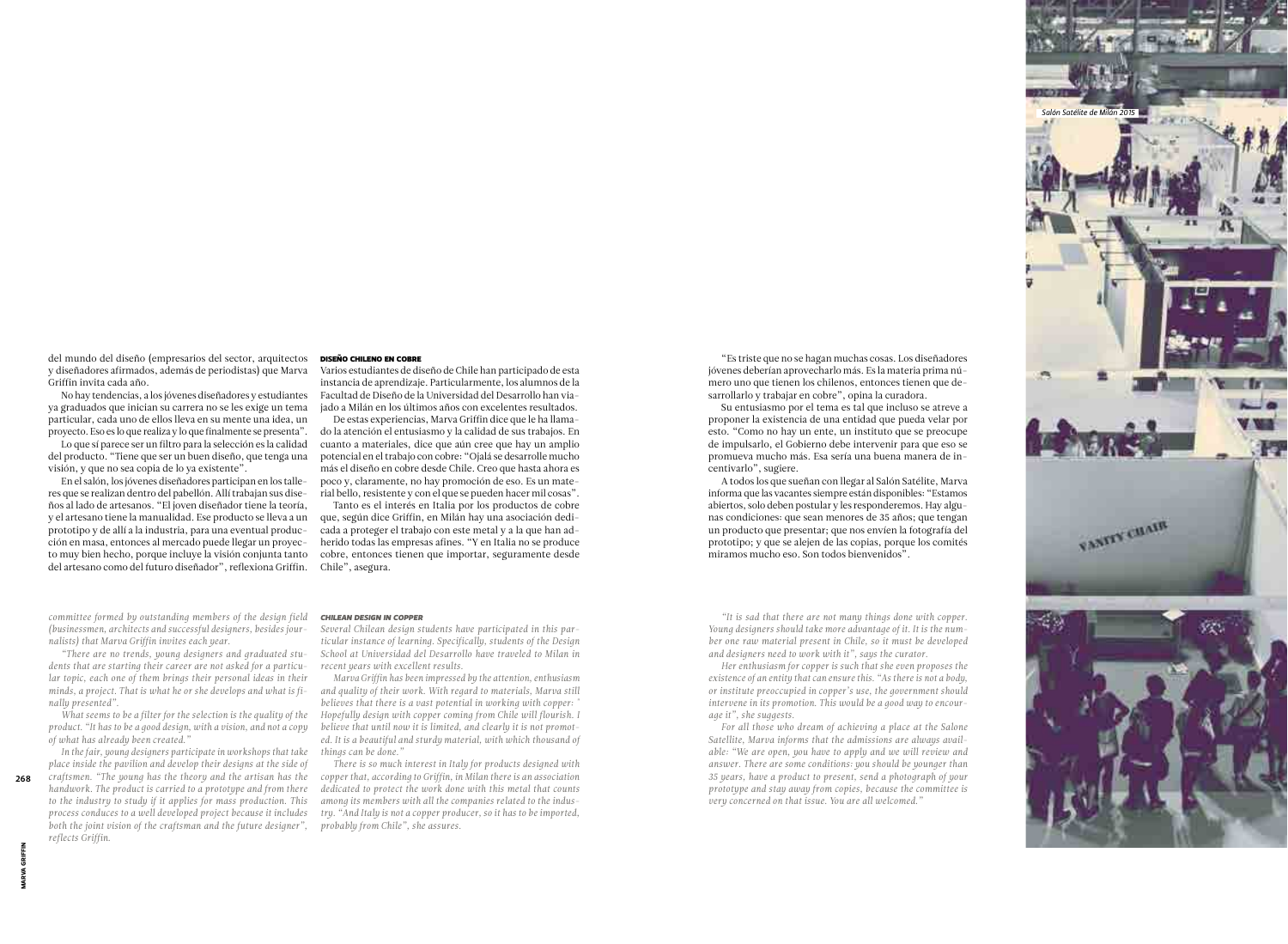# Piensa en cobre

*Think of copper*

EL AÑO 2010, LA MINERA LOS PELAMBRES Y EL MUSEO DE ARTE CON-TEMPORÁNEO CREARON UN CONCURSO LLAMADO PIENSA EN COBRE. EL OBJETIVO: GENERAR UN ESPACIO PARA NUEVAS FORMAS DE CREACIÓN Y DESARROLLO EN EL USO DEL METAL ROJO.

*THE YEAR 2010, LOS PELAMBRES MINING AND THE MUSEUM OF CON-TEMPORARY ART CREATED A CONTEST CALLED THINK OF COPPER. THE OBJECTIVE: TO CREATE A SPACE FOR NEW FORMS OF CREATION AND DE-VELOPMENT IN THE USE OF THE RED METAL.*

Minera Los Pelambres se ubica en el quinto lugar de producción de cobre fino en Chile (Cochilco, 2014). Gran parte del material que obtiene lo exporta a mercados de Asia y Europa, para ser utilizado en la construcción y elaboración de productos electrónicos y eléctricos, maquinaria industrial, transporte y productos de consumo.

Consciente de su crecimiento y desarrollo, la compañía ha definido una estrategia de gestión sustentable del negocio minero como parte de su responsabilidad social. Por ello, no solo proyecta la competitividad en su producción, sino que además se ha comprometido con el medio ambiente y la comunidad del Choapa —especialmente— en la Región de Coquimbo.

En 2006, Los Pelambres generó una alianza con el Museo de Arte Contemporáneo (MAC), para crear un proyecto que permitiera aportar a la innovación y difusión del cobre, a través de la cultura y las artes. Fue así como en 2010 surgió el concurso "Piensa en Cobre", cuyo objetivo responde a la necesidad de generar un espacio de reflexión en torno a los diversos usos del metal rojo.

> *In this context, the superintendent of Communications and Extension of Los Pelambres Mining, Cristian Villela, has pointed out: "For our company, linking copper with areas that are not*

"El concurso representa la colaboración entre el museo y Minera Los Pelambres, que converge en la innovación, algo que constantemente requiere la empresa y que el arte es capaz de entregar a través del cuestionamiento que siempre está presente al pensar que las cosas pueden ser de otra manera", ha afirmado el director del MAC, Fracisco Brugnoli.

*Los Pelambres Mining is placed in the fifth position of fine copper production in Chile (Cochilco, 2014). It export a great part of its production to markets in Asia and Europe, to be used in the construction and development of electronic and electrical products, industrial machinery, transportation and consumer products.*

*Aware of its growth and development, the company has defined a strategy for sustainable management of the mining business as part of its social responsibility. Therefore, its competitiveness is not only based in its production, but in addition in its commitment to the environment and the community of Choapa*—*especially in the Coquimbo region.*

*In 2006, Los Pelambres generated an alliance with the Museum of Contemporary Art (MAC), to create a project that could contribute to the innovation and diffusion of copper through culture and the arts. That was how the contest "Think of Copper" was born in 2010, with the objective of responding to the need of generating a space for reflection on the various uses of the red metal.*

FOTOGRAFÍAS*\_PHOTOS:* MINERA LOS PELAMBRES

POR MINERA LOS PELAMBRES

En ese contexto, el superintendente de Comunicaciones y Extensión de Minera Los Pelambres, Cristián Villela, ha señalado: "Para nosotros es muy relevante la vinculación del cobre con áreas que no tienen que ver con la producción, que es lo que hace la compañía. Por ello, este concurso busca abrir espacios de creatividad, innovación y desarrollo artístico a través de un elemento tan importante de nuestro país".

# EL CONCURSO

El certamen definió dos áreas de desarrollo de proyectos. Por un lado, la línea Objeto, que ha querido potenciar la creación de objetos realizados en cobre, con una propuesta interesante de concepto y forma, y además vinculada a la innovación en el uso y trabajo del metal. Por otra parte, a través de la línea Idea que se incorporó en el año 2013, el concurso ha incentivado la reflexión en torno a los usos del cobre en diferentes áreas y disciplinas del quehacer humano, como la arquitectura, ingeniería, ciencias e investigación.

Brugnoli lo ha explicado así: "Es bueno que pensemos en el cobre como una parte completa de nuestra vida. Está en los artefactos que usamos, en los objetos que miramos, es parte de las recreaciones que nos permiten ciertas tecnologías. El cobre se ha amalgamado a nuestra vida nacional: nos hemos apropiado del cobre".

Durante sus versiones anteriores, el concurso ha generado nuevos planteamientos en torno a la utilización del metal rojo, logrando abrir un espacio que permite comprender su funcionalidad más allá de la perspectiva productiva, transformándolo en un objeto de arte e innovación científica.

*"The competition represents the collaboration between the museum and Los Pelambres Mining, which converges in innovation, something that companies require constantly and that art is capable of delivering through the questioning that is always present in thinking that things can be otherwise", said Francisco Brugnoli, director of MAC. Think of copper was a big change because my work began to be*  270 271

*related to its production is very relevant. This contest seeks to open spaces of creativity, innovation and artistic development through such an important element of our country."*

# *THE CONTEST*

En 2013, Hernán Reyes Pino fue el ganador de la categoría Objeto con "Woyen Cooper", con una propuesta de *thought. For her, the competition has turned into an excellent* 

*The contest defined two areas of project development. On the one hand, the Object line, which wants to promote the creation of objects made of copper, with an interesting proposal of concept and form, and also linked to the innovation in the use and handling of the metal. On the other hand, through the Idea line that was incorporated in 2013, the competition has motivated the reflection on the uses of copper in different areas and disciplines of human endeavor, such as architecture, engineering, science and research. plete part of our life. It is present in the artifacts that we use, in the objects that we look at, it is part of the recreations that we are allowed to by certain technologies. Copper has been amalgamated to our national life: we have taken possession of copper." proaches to the use of the red metal, opening a space that allows us to understand its functionality beyond the productive perspective, transforming it into an object of art and scientific innovation. egory with "Woyen Cooper", a proposal of copper knitted fabric, functional to be used in different types of clothing. "Winning valued. People became interested in knowing it and knowing how to work with copper, now that they have seen that it offers many* 

*Brugnoli has explained: "It is good to think in copper as a com-During its earlier versions, the contest has generated new ap-In 2013, Hernán Reyes Pino was the winner of the Object cat-*

*possibilities," said the artist.*

*Carolina Lolas, a finalist in the same contest, shares that* 

Colección de vestimentas étnicas en cobre, Hernán Reyes